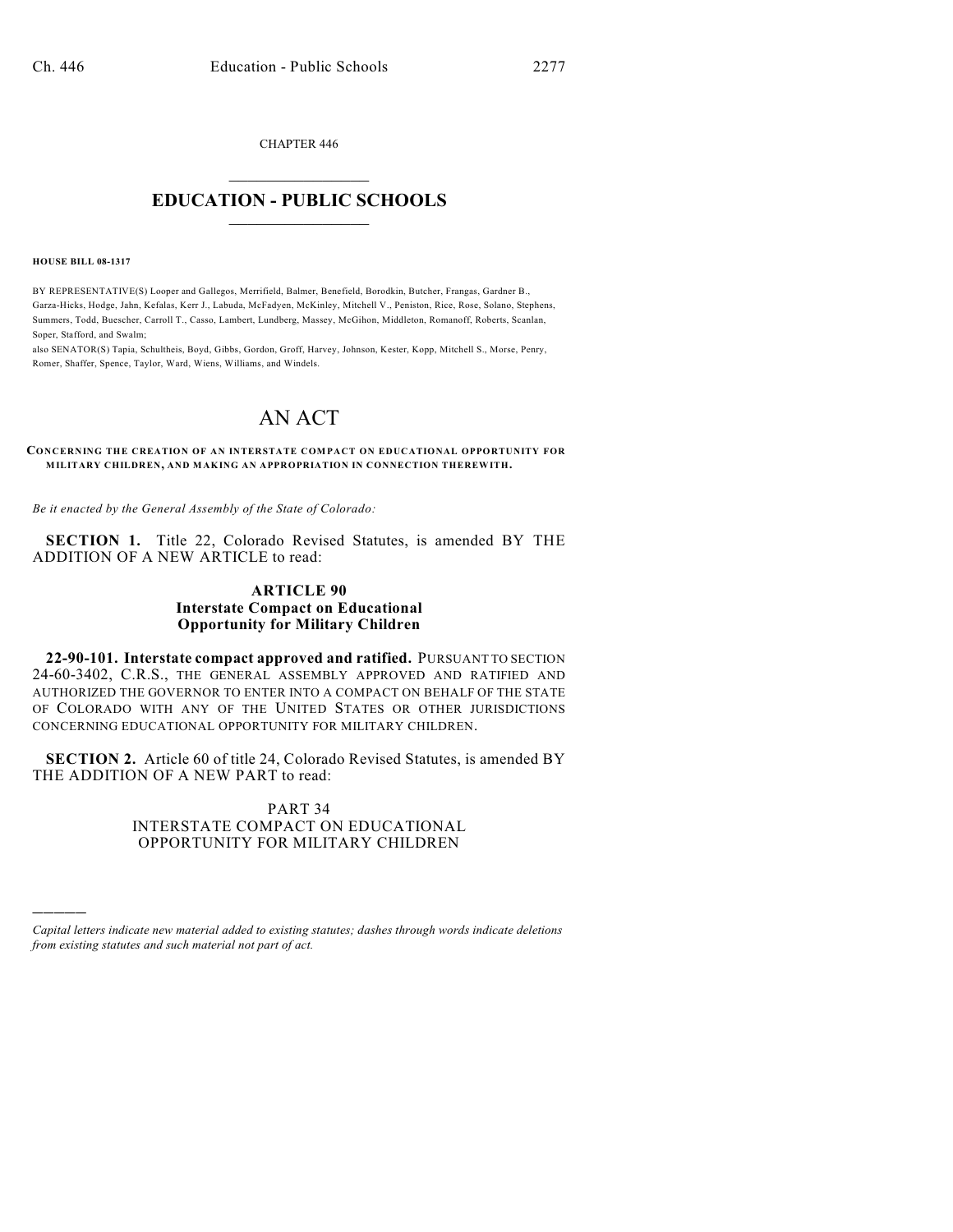**24-60-3401. Legislative declaration.** THE GENERAL ASSEMBLY FINDS AND DECLARES THAT, FOR PURPOSES OF SECTION 17 OF ARTICLE IX OF THE STATE CONSTITUTION, ADOPTING AN INTERSTATE COMPACT CONCERNING EDUCATIONAL OPPORTUNITIES FOR MILITARY CHILDREN IS A CRITICAL ELEMENT OF ACCOUNTABLE EDUCATION REFORM AND, THEREFORE, MAY RECEIVE FUNDING FROM THE STATE EDUCATION FUND CREATED IN SECTION 17 (4) OF ARTICLE IX OF THE STATE CONSTITUTION.

**24-60-3402. Compact approved and ratified.** THE GENERAL ASSEMBLY HEREBY APPROVES AND RATIFIES AND THE GOVERNOR SHALL ENTER INTO A COMPACT ON BEHALF OF THE STATE OF COLORADO WITH ANY OF THE UNITED STATES OR OTHER JURISDICTIONS LEGALLY JOINING THEREIN IN THE FORM SUBSTANTIALLY AS FOLLOWS:

#### INTERSTATE COMPACT ON EDUCATIONAL OPPORTUNITY FOR MILITARY CHILDREN

### ARTICLE I - PURPOSE

IT IS THE PURPOSE OF THIS COMPACT TO REMOVE BARRIERS TO EDUCATIONAL SUCCESS IMPOSED ON CHILDREN OF MILITARY FAMILIES BECAUSE OF FREQUENT MOVES AND DEPLOYMENT OF THEIR PARENTS BY:

A. FACILITATING THE TIMELY ENROLLMENT OF CHILDREN OF MILITARY FAMILIES AND ENSURING THAT THEY ARE NOT PLACED AT A DISADVANTAGE DUE TO DIFFICULTY IN THE TRANSFER OF EDUCATION RECORDS FROM THE PREVIOUS SCHOOL DISTRICT(S) OR VARIATIONS IN ENTRANCE/AGE REQUIREMENTS.

B. FACILITATING THE STUDENT PLACEMENT PROCESS THROUGH WHICH CHILDREN OF MILITARY FAMILIES ARE NOT DISADVANTAGED BY VARIATIONS IN ATTENDANCE REQUIREMENTS, SCHEDULING, SEQUENCING, GRADING, COURSE CONTENT OR ASSESSMENT.

C. FACILITATING THE QUALIFICATION AND ELIGIBILITY FOR ENROLLMENT, EDUCATIONAL PROGRAMS, AND PARTICIPATION IN EXTRACURRICULAR ACADEMIC, ATHLETIC, AND SOCIAL ACTIVITIES.

D. FACILITATING THE ON-TIME GRADUATION OF CHILDREN OF MILITARY FAMILIES.

E. PROVIDING FOR THE PROMULGATION AND ENFORCEMENT OF ADMINISTRATIVE RULES IMPLEMENTING THE PROVISIONS OF THIS COMPACT.

F. PROVIDING FOR THE UNIFORM COLLECTION AND SHARING OF INFORMATION BETWEEN AND AMONG MEMBER STATES, SCHOOLS AND MILITARY FAMILIES UNDER THIS COMPACT.

G. PROMOTING COORDINATION BETWEEN THIS COMPACT AND OTHER COMPACTS AFFECTING MILITARY CHILDREN.

H. PROMOTING FLEXIBILITY AND COOPERATION BETWEEN THE EDUCATIONAL SYSTEM, PARENTS AND THE STUDENT IN ORDER TO ACHIEVE EDUCATIONAL SUCCESS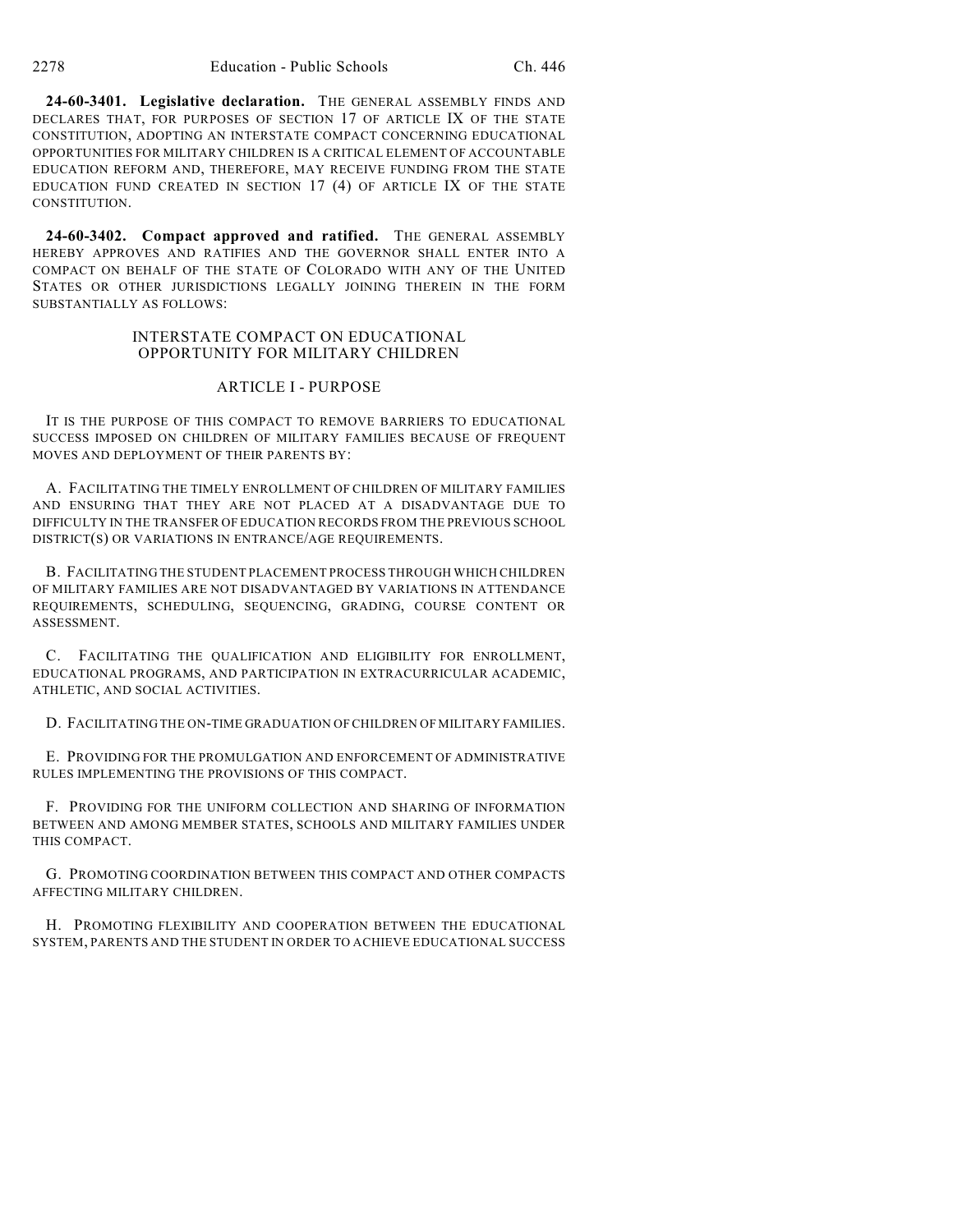FOR THE STUDENT.

#### ARTICLE II - DEFINITIONS

AS USED IN THIS COMPACT, UNLESS THE CONTEXT CLEARLY REQUIRES A DIFFERENT CONSTRUCTION:

A. "ACTIVE DUTY" MEANS: FULL-TIME DUTY STATUS IN THE ACTIVE UNIFORMED SERVICE OF THE UNITED STATES, INCLUDING MEMBERS OF THE NATIONAL GUARD AND RESERVE ON ACTIVE DUTY ORDERS PURSUANT TO 10 U.S.C.SECTION 1209 AND 1211.

B. "CHILDREN OF MILITARY FAMILIES" MEANS: A SCHOOL-AGED CHILD(REN), ENROLLED IN KINDERGARTEN THROUGH TWELFTH (12TH) GRADE, IN THE HOUSEHOLD OF AN ACTIVE DUTY MEMBER.

C. "COMPACT COMMISSIONER" MEANS: THE VOTING REPRESENTATIVE OF EACH COMPACTING STATE APPOINTED PURSUANT TO ARTICLE VIII OF THIS COMPACT.

D. "DEPLOYMENT" MEANS: THE PERIOD ONE (1) MONTH PRIOR TO THE SERVICE MEMBERS' DEPARTURE FROM THEIR HOME STATION ON MILITARY ORDERS THROUGH SIX (6) MONTHS AFTER RETURN TO THEIR HOME STATION.

E. "EDUCATION(AL) RECORDS" MEANS: THOSE OFFICIAL RECORDS, FILES, AND DATA DIRECTLY RELATED TO A STUDENT AND MAINTAINED BY THE SCHOOL OR LOCAL EDUCATION AGENCY, INCLUDING BUT NOT LIMITED TO RECORDS ENCOMPASSING ALL THE MATERIAL KEPT IN THE STUDENT'S CUMULATIVE FOLDER SUCH AS GENERAL IDENTIFYING DATA, RECORDS OF ATTENDANCE AND OF ACADEMIC WORK COMPLETED, RECORDS OF ACHIEVEMENT AND RESULTS OF EVALUATIVE TESTS, HEALTH DATA, DISCIPLINARY STATUS, TEST PROTOCOLS, AND INDIVIDUALIZED EDUCATION PROGRAMS.

F. "EXTRACURRICULAR ACTIVITIES" MEANS: A VOLUNTARY ACTIVITY SPONSORED BY THE SCHOOL OR LOCAL EDUCATION AGENCY OR AN ORGANIZATION SANCTIONED BY THE LOCAL EDUCATION AGENCY. EXTRACURRICULAR ACTIVITIES INCLUDE, BUT ARE NOT LIMITED TO, PREPARATION FOR AND INVOLVEMENT IN PUBLIC PERFORMANCES, CONTESTS, ATHLETIC COMPETITIONS, DEMONSTRATIONS, DISPLAYS, AND CLUB ACTIVITIES.

G. "INTERSTATE COMMISSION ON EDUCATIONAL OPPORTUNITY FOR MILITARY CHILDREN" MEANS: THE COMMISSION THAT IS CREATED UNDER ARTICLE IX OF THIS COMPACT, WHICH IS GENERALLY REFERRED TO AS INTERSTATE COMMISSION.

H. "LOCAL EDUCATION AGENCY" MEANS: A PUBLIC AUTHORITY LEGALLY CONSTITUTED BY THE STATE AS AN ADMINISTRATIVE AGENCY TO PROVIDE CONTROL OF AND DIRECTION FOR KINDERGARTEN THROUGH TWELFTH (12TH) GRADE PUBLIC EDUCATIONAL INSTITUTIONS.

I. "MEMBER STATE" MEANS: A STATE THAT HAS ENACTED THIS COMPACT.

J. "MILITARY INSTALLATION" MEANS: A BASE, CAMP, POST, STATION, YARD,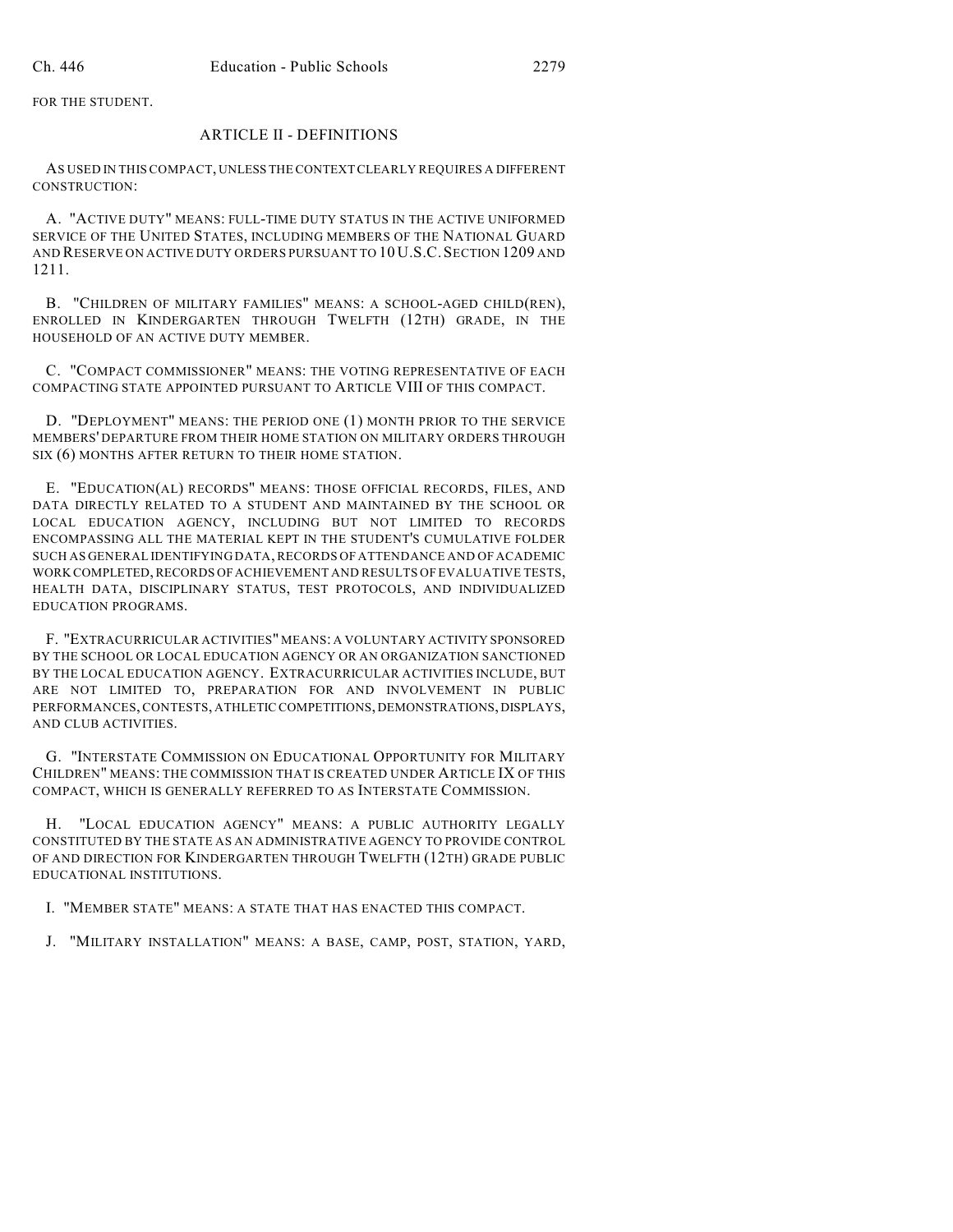CENTER, HOMEPORT FACILITY FOR ANY SHIP, OR OTHER ACTIVITY UNDER THE JURISDICTION OF THE DEPARTMENT OF DEFENSE, INCLUDING ANY LEASED FACILITY, WHICH IS LOCATED WITHIN ANY OF THE SEVERAL STATES, THE DISTRICT OF COLUMBIA, THE COMMONWEALTH OF PUERTO RICO, THE U.S. VIRGIN ISLANDS, GUAM, AMERICAN SAMOA, THE NORTHERN MARIANAS ISLANDS AND ANY OTHER U.S. TERRITORY. SUCH TERM DOES NOT INCLUDE ANY FACILITY USED PRIMARILY FOR CIVIL WORKS, RIVERS AND HARBORS PROJECTS, OR FLOOD CONTROL PROJECTS.

K. "NON-MEMBER STATE" MEANS: A STATE THAT HAS NOT ENACTED THIS COMPACT.

L. "RECEIVING STATE" MEANS: THE STATE TO WHICH A CHILD OF A MILITARY FAMILY IS SENT, BROUGHT, OR CAUSED TO BE SENT OR BROUGHT.

M. "RULE" MEANS: A WRITTEN STATEMENT BY THE INTERSTATE COMMISSION PROMULGATED PURSUANT TO ARTICLE XII OF THIS COMPACT THAT IS OF GENERAL APPLICABILITY, IMPLEMENTS, INTERPRETS OR PRESCRIBES A POLICY OR PROVISION OF THE COMPACT, OR AN ORGANIZATIONAL, PROCEDURAL, OR PRACTICE REQUIREMENT OF THE INTERSTATE COMMISSION, AND HAS THE FORCE AND EFFECT OF STATUTORY LAW IN A MEMBER STATE, AND INCLUDES THE AMENDMENT, REPEAL, OR SUSPENSION OF AN EXISTING RULE.

N. "SENDING STATE" MEANS: THE STATE FROM WHICH A CHILD OF A MILITARY FAMILY IS SENT, BROUGHT, OR CAUSED TO BE SENT OR BROUGHT.

"STATE" MEANS: A STATE OF THE UNITED STATES, THE DISTRICT OF COLUMBIA, THE COMMONWEALTH OF PUERTO RICO, THE U.S. VIRGIN ISLANDS, GUAM, AMERICAN SAMOA, THE NORTHERN MARIANAS ISLANDS AND ANY OTHER U.S. TERRITORY.

P. "STUDENT" MEANS: THE CHILD OF A MILITARY FAMILY FOR WHOM THE LOCAL EDUCATION AGENCY RECEIVES PUBLIC FUNDING AND WHO IS FORMALLY ENROLLED IN KINDERGARTEN THROUGH TWELFTH (12TH) GRADE.

Q. "TRANSITION" MEANS: 1) THE FORMAL AND PHYSICAL PROCESS OF TRANSFERRING FROM SCHOOL TO SCHOOL OR 2) THE PERIOD OF TIME IN WHICH A STUDENT MOVES FROM ONE SCHOOL IN THE SENDING STATE TO ANOTHER SCHOOL IN THE RECEIVING STATE.

R. "UNIFORMED SERVICE(S)" MEANS: THE ARMY, NAVY, AIR FORCE, MARINE CORPS, COAST GUARD AS WELL AS THE COMMISSIONED CORPS OF THE NATIONAL OCEANIC AND ATMOSPHERIC ADMINISTRATION, AND PUBLIC HEALTH SERVICES.

S. "VETERAN" MEANS: A PERSON WHO SERVED IN THE UNIFORMED SERVICES AND WHO WAS DISCHARGED OR RELEASED FROM THERE UNDER CONDITIONS OTHER THAN DISHONORABLE.

## ARTICLE III - APPLICABILITY

A. EXCEPT AS OTHERWISE PROVIDED IN SECTION C, THIS COMPACT SHALL APPLY TO THE CHILDREN OF: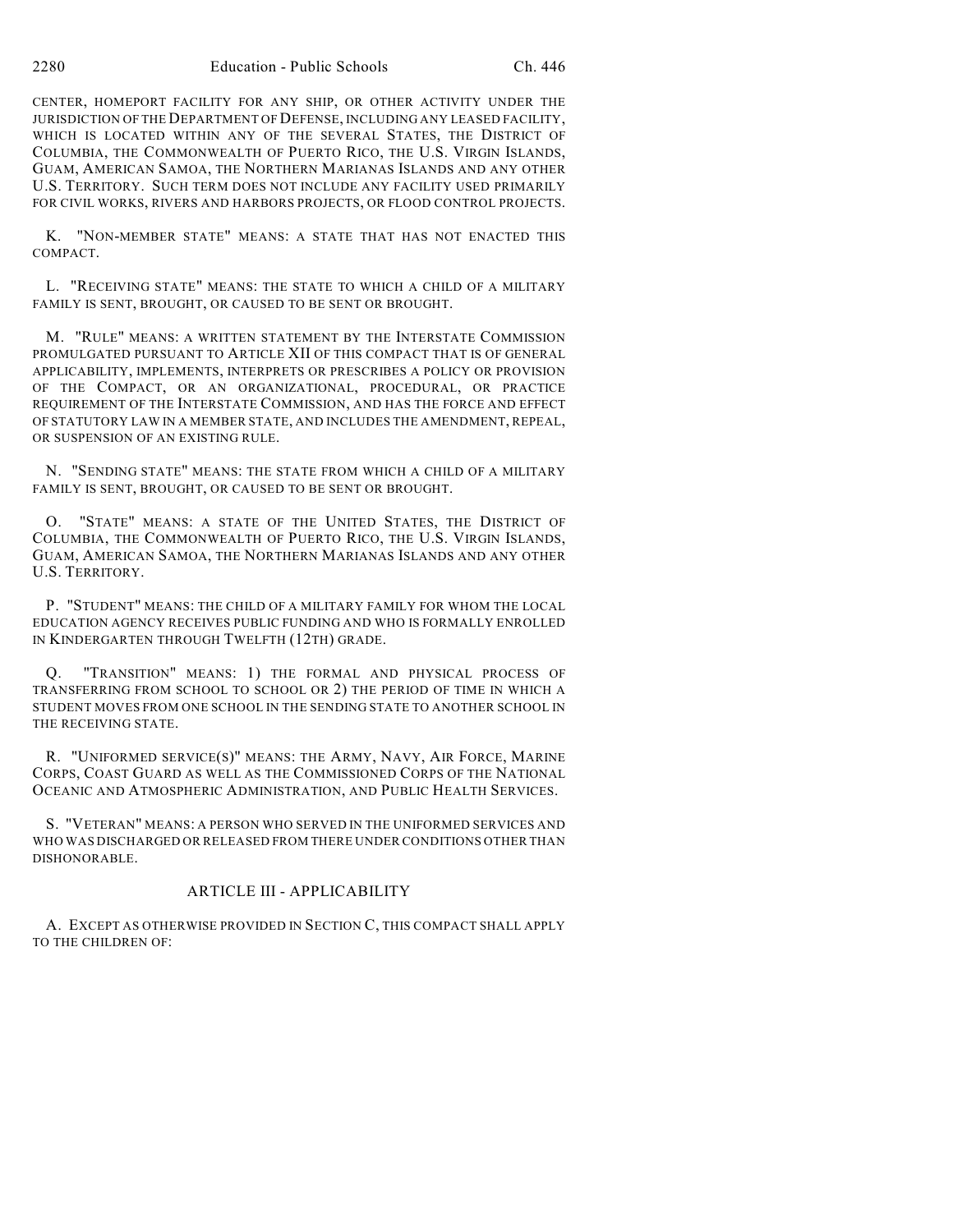1. ACTIVE DUTY MEMBERS OF THE UNIFORMED SERVICES AS DEFINED IN THIS COMPACT, INCLUDING MEMBERS OF THE NATIONAL GUARD AND RESERVE ON ACTIVE DUTY ORDERS PURSUANT TO 10 U.S.C. SECTION 1209 AND 1211;

2. MEMBERS OR VETERANS OF THE UNIFORMED SERVICES WHO ARE SEVERELY INJURED AND MEDICALLY DISCHARGED OR RETIRED FOR A PERIOD OF ONE (1) YEAR AFTER MEDICAL DISCHARGE OR RETIREMENT; AND

3. MEMBERS OF THE UNIFORMED SERVICES WHO DIE ON ACTIVE DUTY OR AS A RESULT OF INJURIES SUSTAINED ON ACTIVE DUTY FOR A PERIOD OF ONE (1) YEAR AFTER DEATH.

B. THE PROVISIONS OF THIS INTERSTATE COMPACT SHALL ONLY APPLY TO LOCAL EDUCATION AGENCIES AS DEFINED IN THIS COMPACT.

C. THE PROVISIONS OF THIS COMPACT SHALL NOT APPLY TO THE CHILDREN OF:

1. INACTIVE MEMBERS OF THE NATIONAL GUARD AND MILITARY RESERVES;

2. MEMBERS OF THE UNIFORMED SERVICES NOW RETIRED, EXCEPT AS PROVIDED IN SECTION A;

3. VETERANS OF THE UNIFORMED SERVICES, EXCEPT AS PROVIDED IN SECTION A; AND

4. OTHER U.S. DEPT. OF DEFENSE PERSONNEL AND OTHER FEDERAL AGENCY CIVILIAN AND CONTRACT EMPLOYEES NOT DEFINED AS ACTIVE DUTY MEMBERS OF THE UNIFORMED SERVICES.

## ARTICLE IV - EDUCATIONAL RECORDS & ENROLLMENT

A. UNOFFICIAL OR "HAND-CARRIED" EDUCATION RECORDS - IN THE EVENT THAT OFFICIAL EDUCATION RECORDS CANNOT BE RELEASED TO THE PARENTS FOR THE PURPOSE OF TRANSFER, THE CUSTODIAN OF THE RECORDS IN THE SENDING STATE SHALL PREPARE AND FURNISH TO THE PARENT A COMPLETE SET OF UNOFFICIAL EDUCATIONAL RECORDS CONTAINING UNIFORM INFORMATION AS DETERMINED BY THE INTERSTATE COMMISSION. UPON RECEIPT OF THE UNOFFICIAL EDUCATION RECORDS BY A SCHOOL IN THE RECEIVING STATE, THE SCHOOL SHALL ENROLL AND APPROPRIATELY PLACE THE STUDENT BASED ON THE INFORMATION PROVIDED IN THE UNOFFICIAL RECORDS PENDING VALIDATION BY THE OFFICIAL RECORDS, AS QUICKLY AS POSSIBLE.

B. OFFICIAL EDUCATION RECORDS/TRANSCRIPTS - SIMULTANEOUS WITH THE ENROLLMENT AND CONDITIONAL PLACEMENT OF THE STUDENT, THE SCHOOL IN THE RECEIVING STATE SHALL REQUEST THE STUDENT'S OFFICIAL EDUCATION RECORD FROM THE SCHOOL IN THE SENDING STATE. UPON RECEIPT OF THIS REQUEST, THE SCHOOL IN THE SENDING STATE WILL PROCESS AND FURNISH THE OFFICIAL EDUCATION RECORDS TO THE SCHOOL IN THE RECEIVING STATE WITHIN TEN (10) DAYS OR WITHIN SUCH TIME AS IS REASONABLY DETERMINED UNDER THE RULES PROMULGATED BY THE INTERSTATE COMMISSION.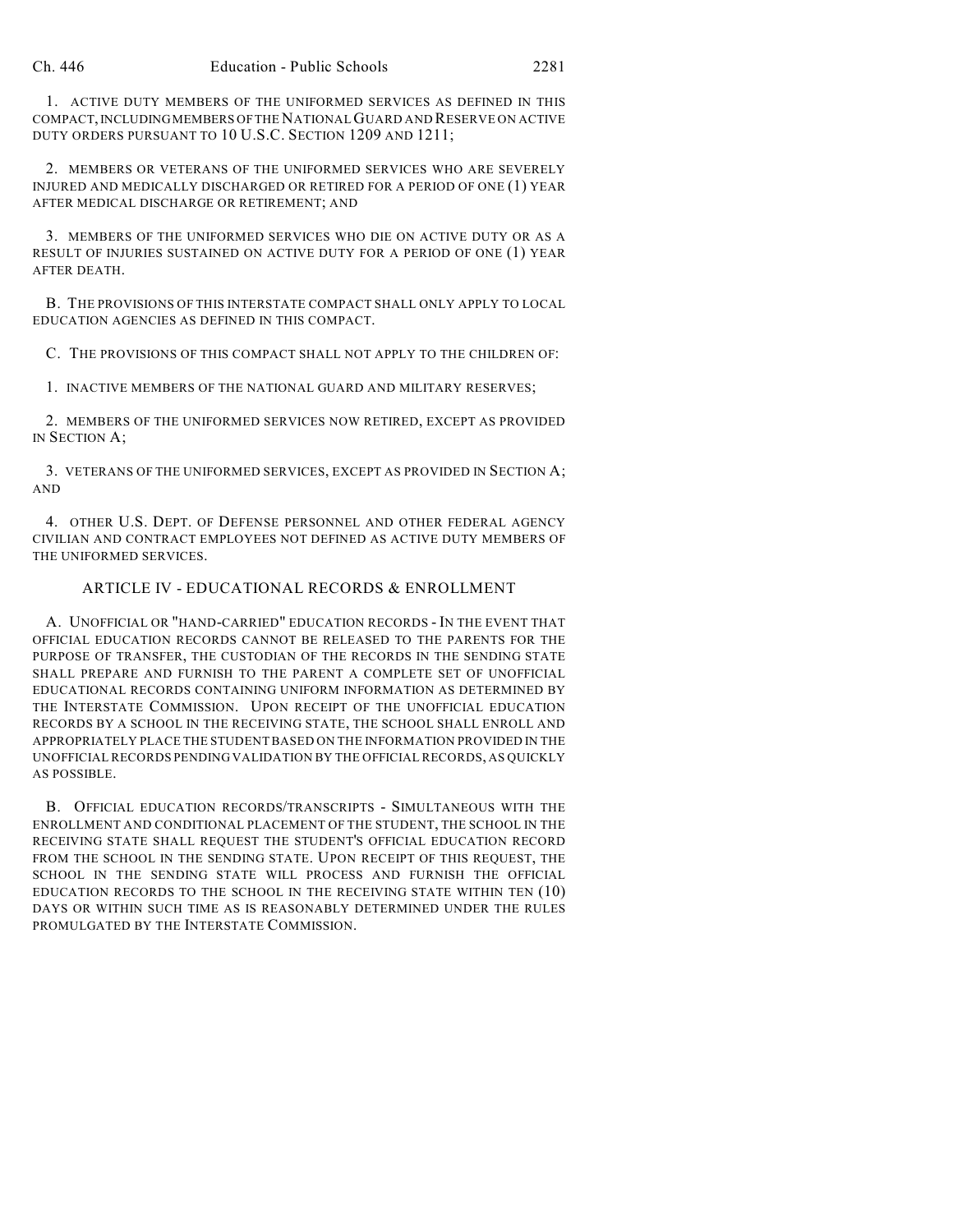C. IMMUNIZATIONS - COMPACTING STATES SHALL GIVE THIRTY (30) DAYS FROM THE DATE OF ENROLLMENT OR WITHIN SUCH TIME AS IS REASONABLY DETERMINED UNDER THE RULES PROMULGATED BY THE INTERSTATE COMMISSION, FOR STUDENTS TO OBTAIN ANY IMMUNIZATION(S) REQUIRED BY THE RECEIVING STATE. FOR A SERIES OF IMMUNIZATIONS, INITIAL VACCINATIONS MUST BE OBTAINED WITHIN THIRTY (30) DAYS OR WITHIN SUCH TIME AS IS REASONABLY DETERMINED UNDER THE RULES PROMULGATED BY THE INTERSTATE COMMISSION.

D. KINDERGARTEN AND FIRST GRADE ENTRANCE AGE - STUDENTS SHALL BE ALLOWED TO CONTINUE THEIR ENROLLMENT AT GRADE LEVEL IN THE RECEIVING STATE COMMENSURATE WITH THEIR GRADE LEVEL (INCLUDING KINDERGARTEN) FROM A LOCAL EDUCATION AGENCY IN THE SENDING STATE AT THE TIME OF TRANSITION, REGARDLESS OF AGE. A STUDENT THAT HAS SATISFACTORILY COMPLETED THE PREREQUISITE GRADE LEVEL IN THE LOCAL EDUCATION AGENCY IN THE SENDING STATE SHALL BE ELIGIBLE FOR ENROLLMENT IN THE NEXT HIGHEST GRADE LEVEL IN THE RECEIVING STATE, REGARDLESS OF AGE. A STUDENT TRANSFERRING AFTER THE START OF THE SCHOOL YEAR IN THE RECEIVING STATE SHALL ENTER THE SCHOOL IN THE RECEIVING STATE ON THEIR VALIDATED LEVEL FROM AN ACCREDITED SCHOOL IN THE SENDING STATE.

## ARTICLE V - PLACEMENT & ATTENDANCE

A. COURSE PLACEMENT - WHEN THE STUDENT TRANSFERS BEFORE OR DURING THE SCHOOL YEAR, THE RECEIVING STATE SCHOOL SHALL INITIALLY HONOR PLACEMENT OF THE STUDENT IN EDUCATIONAL COURSES BASED ON THE STUDENT'S ENROLLMENT IN THE SENDING STATE SCHOOL AND/OR EDUCATIONAL ASSESSMENTS CONDUCTED AT THE SCHOOL IN THE SENDING STATE IF THE COURSES ARE OFFERED. COURSE PLACEMENT INCLUDES BUT IS NOT LIMITED TO HONORS, INTERNATIONAL BACCALAUREATE,ADVANCED PLACEMENT, VOCATIONAL, TECHNICAL AND CAREER PATHWAYS COURSES. CONTINUING THE STUDENT'S ACADEMIC PROGRAM FROM THE PREVIOUS SCHOOL AND PROMOTING PLACEMENT IN ACADEMICALLY AND CAREER CHALLENGING COURSES SHOULD BE PARAMOUNT WHEN CONSIDERING PLACEMENT. THIS DOES NOT PRECLUDE THE SCHOOL IN THE RECEIVING STATE FROM PERFORMING SUBSEQUENT EVALUATIONS TO ENSURE APPROPRIATE PLACEMENT AND CONTINUED ENROLLMENT OF THE STUDENT IN THE COURSE(S).

B. EDUCATIONAL PROGRAM PLACEMENT - THE RECEIVING STATE SCHOOL SHALL INITIALLY HONOR PLACEMENT OF THE STUDENT IN EDUCATIONAL PROGRAMS BASED ON CURRENT EDUCATIONAL ASSESSMENTS CONDUCTED AT THE SCHOOL IN THE SENDING STATE OR PARTICIPATION/PLACEMENT IN LIKE PROGRAMS IN THE SENDING STATE. SUCH PROGRAMS INCLUDE, BUT ARE NOT LIMITED TO: 1) GIFTED AND TALENTED PROGRAMS; AND 2) ENGLISH AS A SECOND LANGUAGE (ESL). THIS DOES NOT PRECLUDE THE SCHOOL IN THE RECEIVING STATE FROM PERFORMING SUBSEQUENT EVALUATIONS TO ENSURE APPROPRIATE PLACEMENT OF THE STUDENT.

C. SPECIAL EDUCATION SERVICES - 1) IN COMPLIANCE WITH THE FEDERAL REQUIREMENTS OF THE INDIVIDUALS WITH DISABILITIES EDUCATION ACT (IDEA), 20 U.S.C.A. SECTION 1400 ET SEQ, THE RECEIVING STATE SHALL INITIALLY PROVIDE COMPARABLE SERVICES TO A STUDENT WITH DISABILITIES BASED ON HIS/HER CURRENT INDIVIDUALIZED EDUCATION PROGRAM (IEP); AND 2) IN COMPLIANCE WITH THE REQUIREMENTS OF SECTION 504 OF THE REHABILITATION ACT, 29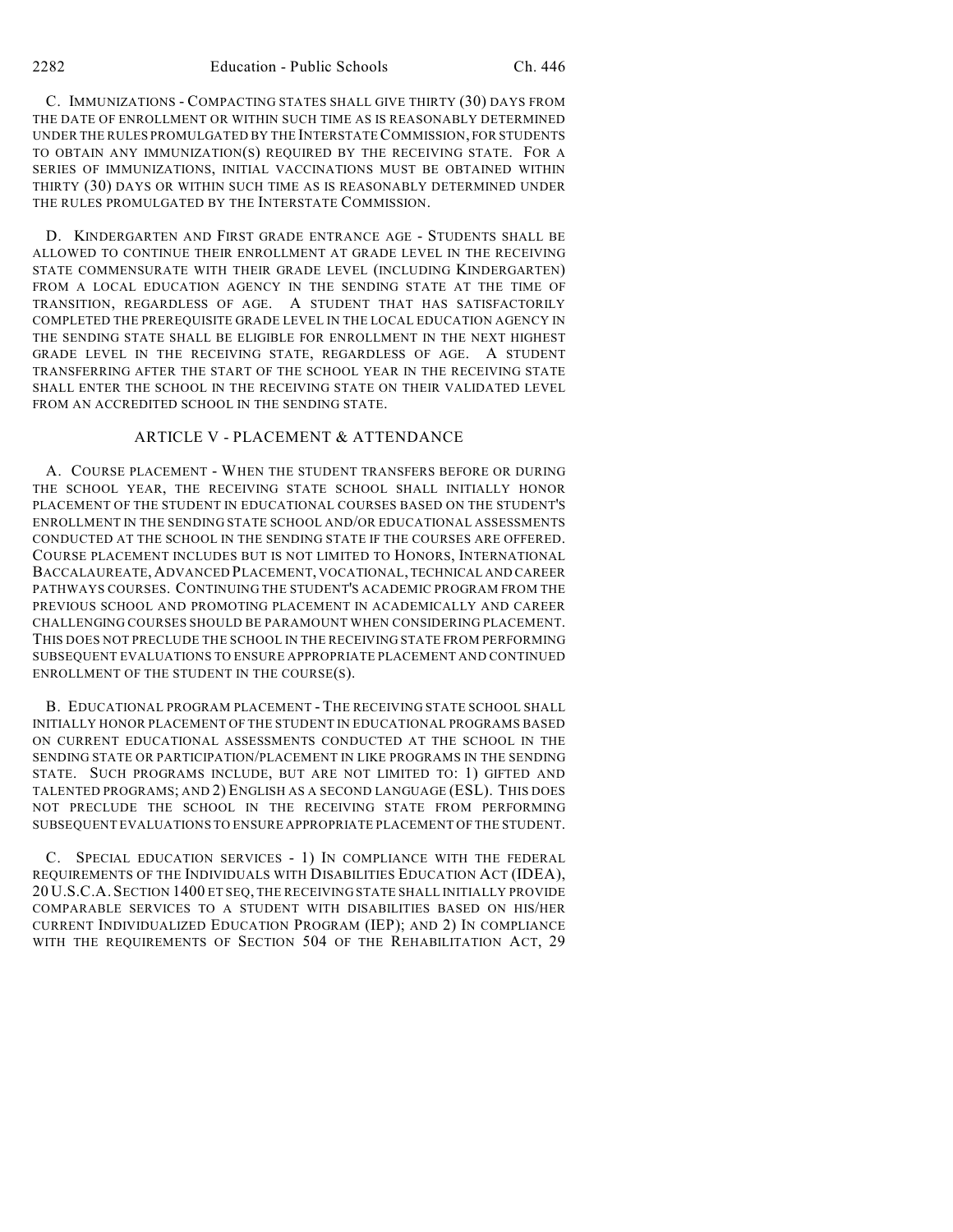U.S.C.A. SECTION 794, AND WITH TITLE II OF THE AMERICANS WITH DISABILITIES ACT, 42 U.S.C.A. SECTIONS 12131-12165, THE RECEIVING STATE SHALL MAKE REASONABLE ACCOMMODATIONS AND MODIFICATIONS TO ADDRESS THE NEEDS OF INCOMING STUDENTS WITH DISABILITIES, SUBJECT TO AN EXISTING 504 OR TITLE II PLAN, TO PROVIDE THE STUDENT WITH EQUAL ACCESS TO EDUCATION. THIS DOES NOT PRECLUDE THE SCHOOL IN THE RECEIVING STATE FROM PERFORMING SUBSEQUENT EVALUATIONS TO ENSURE APPROPRIATE PLACEMENT OF THE STUDENT.

D. PLACEMENT FLEXIBILITY - LOCAL EDUCATION AGENCY ADMINISTRATIVE OFFICIALS SHALL HAVE FLEXIBILITY IN WAIVING COURSE/PROGRAM PREREQUISITES, OR OTHER PRECONDITIONS FOR PLACEMENT IN COURSES/PROGRAMS OFFERED UNDER THE JURISDICTION OF THE LOCAL EDUCATION AGENCY.

E. ABSENCE AS RELATED TO DEPLOYMENT ACTIVITIES - A STUDENT WHOSE PARENT OR LEGAL GUARDIAN IS AN ACTIVE DUTY MEMBER OF THE UNIFORMED SERVICES, AS DEFINED BY THE COMPACT, AND HAS BEEN CALLED TO DUTY FOR, IS ON LEAVE FROM, OR IMMEDIATELY RETURNED FROM DEPLOYMENT TO A COMBAT ZONE OR COMBAT SUPPORT POSTING, SHALL BE GRANTED ADDITIONAL EXCUSED ABSENCES AT THE DISCRETION OF THE LOCAL EDUCATION AGENCY SUPERINTENDENT TO VISIT WITH HIS OR HER PARENT OR LEGAL GUARDIAN RELATIVE TO SUCH LEAVE OR DEPLOYMENT OF THE PARENT OR GUARDIAN.

## ARTICLE VI - ELIGIBILITY

A. ELIGIBILITY FOR ENROLLMENT

1. SPECIAL POWER OF ATTORNEY, RELATIVE TO THE GUARDIANSHIP OF A CHILD OF A MILITARY FAMILY AND EXECUTED UNDER APPLICABLE LAW SHALL BE SUFFICIENT FOR THE PURPOSES OF ENROLLMENT AND ALL OTHER ACTIONS REQUIRING PARENTAL PARTICIPATION AND CONSENT.

2. A LOCAL EDUCATION AGENCY SHALL BE PROHIBITED FROM CHARGING LOCAL TUITION TO A TRANSITIONING MILITARY CHILD PLACED IN THE CARE OF A NON-CUSTODIAL PARENT OR OTHER PERSON STANDING IN LOCO PARENTIS WHO LIVES IN A JURISDICTION OTHER THAN THAT OF THE CUSTODIAL PARENT.

3. A TRANSITIONING MILITARY CHILD, PLACED IN THE CARE OF A NON-CUSTODIAL PARENT OR OTHER PERSON STANDING IN LOCO PARENTIS WHO LIVES IN A JURISDICTION OTHER THAN THAT OF THE CUSTODIAL PARENT, MAY CONTINUE TO ATTEND THE SCHOOL IN WHICH HE/SHE WAS ENROLLED WHILE RESIDING WITH THE CUSTODIAL PARENT.

B. ELIGIBILITY FOR EXTRACURRICULAR PARTICIPATION - STATE AND LOCAL EDUCATION AGENCIES SHALL FACILITATE THE OPPORTUNITY FOR TRANSITIONING MILITARY CHILDREN'S INCLUSION IN EXTRACURRICULAR ACTIVITIES, REGARDLESS OF APPLICATION DEADLINES, TO THE EXTENT THEY ARE OTHERWISE QUALIFIED.

#### ARTICLE VII - GRADUATION

IN ORDER TO FACILITATE THE ON-TIME GRADUATION OF CHILDREN OF MILITARY FAMILIES STATES AND LOCAL EDUCATION AGENCIES SHALL INCORPORATE THE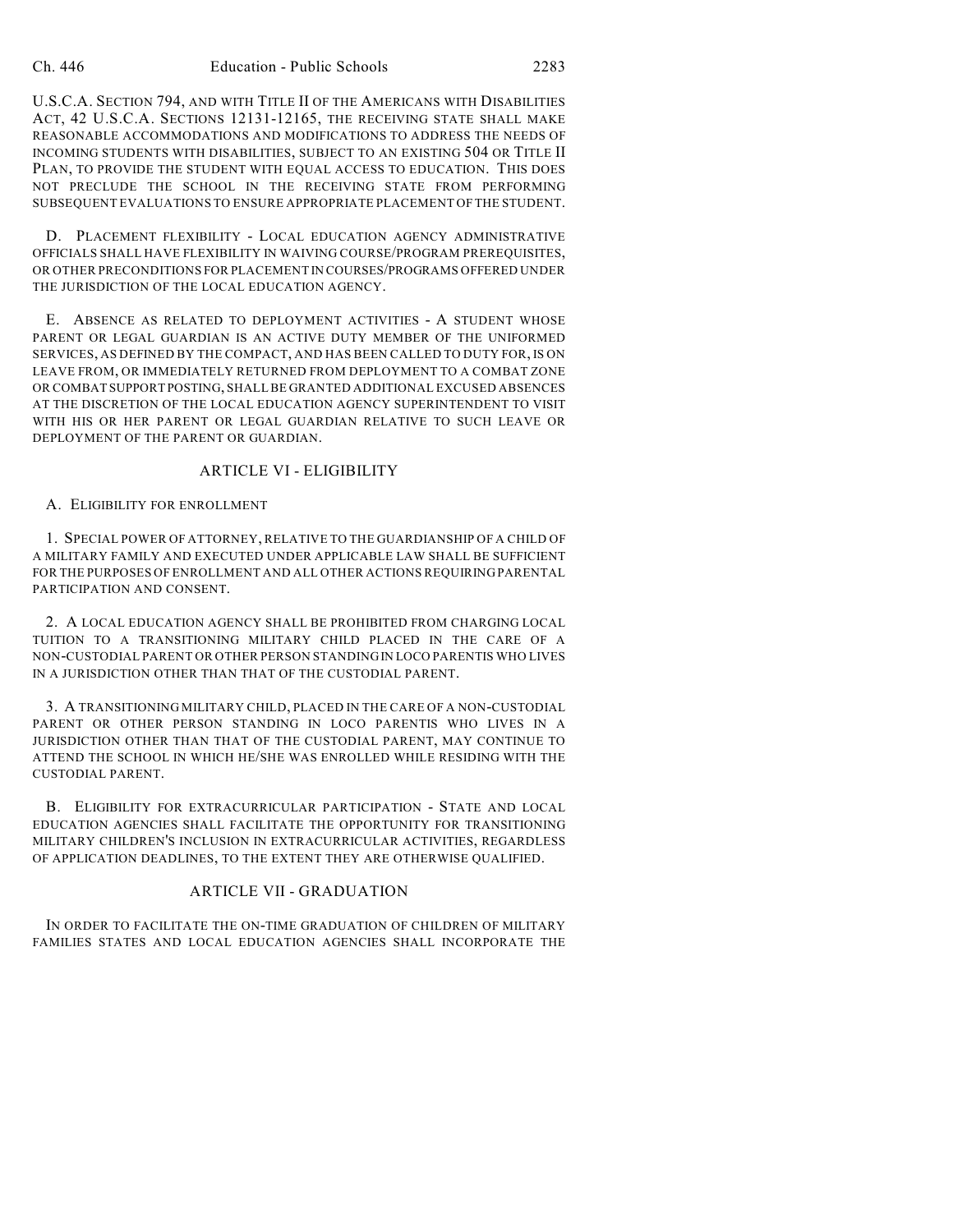#### FOLLOWING PROCEDURES:

A. WAIVER REQUIREMENTS - LOCAL EDUCATION AGENCY ADMINISTRATIVE OFFICIALS SHALL WAIVE SPECIFIC COURSES REQUIRED FOR GRADUATION IF SIMILAR COURSE WORK HAS BEEN SATISFACTORILY COMPLETED IN ANOTHER LOCAL EDUCATION AGENCY OR SHALL PROVIDE REASONABLE JUSTIFICATION FOR DENIAL. SHOULD A WAIVER NOT BE GRANTED TO A STUDENT WHO WOULD QUALIFY TO GRADUATE FROM THE SENDING SCHOOL, THE LOCAL EDUCATION AGENCY SHALL PROVIDE AN ALTERNATIVE MEANS OF ACQUIRING REQUIRED COURSEWORK SO THAT GRADUATION MAY OCCUR ON TIME.

B. EXIT EXAMS - STATES SHALL ACCEPT: 1) EXIT OR END-OF-COURSE EXAMS REQUIRED FOR GRADUATION FROM THE SENDING STATE; OR 2) NATIONAL NORM-REFERENCED ACHIEVEMENT TESTS OR 3) ALTERNATIVE TESTING, IN LIEU OF TESTING REQUIREMENTS FOR GRADUATION IN THE RECEIVING STATE. IN THE EVENT THE ABOVE ALTERNATIVES CANNOT BE ACCOMMODATED BY THE RECEIVING STATE FOR A STUDENT TRANSFERRING IN HIS OR HER SENIOR YEAR, THEN THE PROVISIONS OF ARTICLE VII, SECTION C SHALL APPLY.

C. TRANSFERS DURING SENIOR YEAR - SHOULD A MILITARY STUDENT TRANSFERRING AT THE BEGINNING OR DURING HIS OR HER SENIOR YEAR BE INELIGIBLE TO GRADUATE FROM THE RECEIVING LOCAL EDUCATION AGENCY AFTER ALL ALTERNATIVES HAVE BEEN CONSIDERED, THE SENDING AND RECEIVING LOCAL EDUCATION AGENCIES SHALL ENSURE THE RECEIPT OF A DIPLOMA FROM THE SENDING LOCAL EDUCATION AGENCY, IF THE STUDENT MEETS THE GRADUATION REQUIREMENTS OF THE SENDING LOCAL EDUCATION AGENCY. IN THE EVENT THAT ONE OF THE STATES IN QUESTION IS NOT A MEMBER OF THIS COMPACT, THE MEMBER STATE SHALL USE BEST EFFORTS TO FACILITATE THE ON-TIME GRADUATION OF THE STUDENT IN ACCORDANCE WITH SECTIONS A AND B OF THIS ARTICLE.

#### ARTICLE VIII - STATE COORDINATION

A. EACH MEMBER STATE SHALL, THROUGH THE CREATION OF A STATE COUNCIL OR USE OF AN EXISTING BODY OR BOARD, PROVIDE FOR THE COORDINATION AMONG ITS AGENCIES OF GOVERNMENT, LOCAL EDUCATION AGENCIES AND MILITARY INSTALLATIONS CONCERNING THE STATE'S PARTICIPATION IN, AND COMPLIANCE WITH, THIS COMPACT AND INTERSTATE COMMISSION ACTIVITIES. WHILE EACH MEMBER STATE MAY DETERMINE THE MEMBERSHIP OF ITS OWN STATE COUNCIL, ITS MEMBERSHIP MUST INCLUDE AT LEAST: THE STATE SUPERINTENDENT OF EDUCATION, SUPERINTENDENT OF A SCHOOL DISTRICT WITH A HIGH CONCENTRATION OF MILITARY CHILDREN, REPRESENTATIVE FROM A MILITARY INSTALLATION, ONE REPRESENTATIVE EACH FROM THE LEGISLATIVE AND EXECUTIVE BRANCHES OF GOVERNMENT, AND OTHER OFFICES AND STAKEHOLDER GROUPS THE STATE COUNCIL DEEMS APPROPRIATE. A MEMBER STATE THAT DOES NOT HAVE A SCHOOL DISTRICT DEEMED TO CONTAIN A HIGH CONCENTRATION OF MILITARY CHILDREN MAY APPOINT A SUPERINTENDENT FROM ANOTHER SCHOOL DISTRICT TO REPRESENT LOCAL EDUCATION AGENCIES ON THE STATE COUNCIL.

B. THE STATE COUNCIL OF EACH MEMBER STATE SHALL APPOINT OR DESIGNATE A MILITARY FAMILY EDUCATION LIAISON TO ASSIST MILITARY FAMILIES AND THE STATE IN FACILITATING THE IMPLEMENTATION OF THIS COMPACT.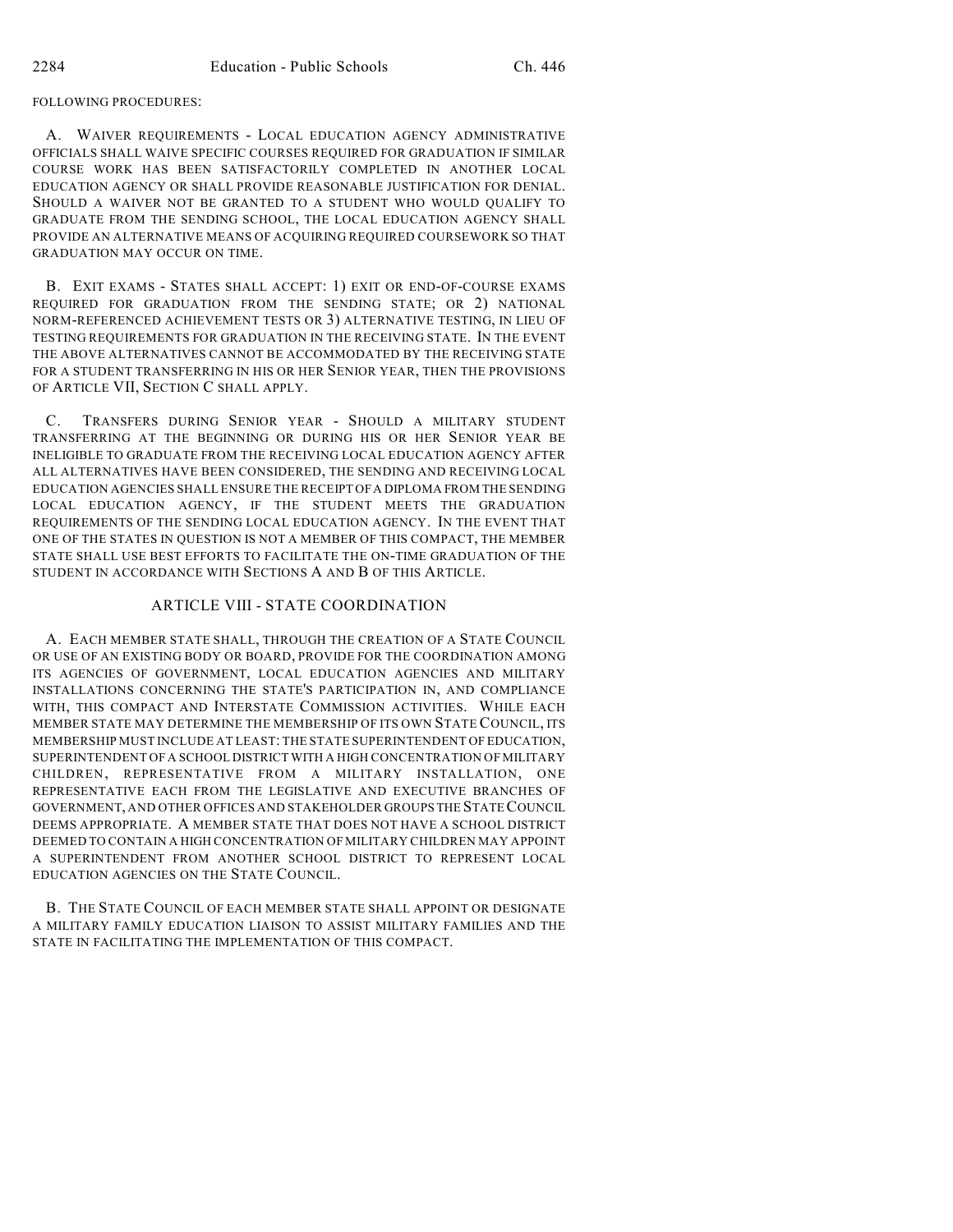C. THE COMPACT COMMISSIONER RESPONSIBLE FOR THE ADMINISTRATION AND MANAGEMENT OF THE STATE'S PARTICIPATION IN THE COMPACT SHALL BE APPOINTED BY THE GOVERNOR OR AS OTHERWISE DETERMINED BY EACH MEMBER STATE.

D. THE COMPACT COMMISSIONER AND THE MILITARY FAMILY EDUCATION LIAISON DESIGNATED HEREIN SHALL BE EX-OFFICIO MEMBERS OF THE STATE COUNCIL, UNLESS EITHER IS ALREADY A FULL VOTING MEMBER OF THE STATE COUNCIL.

#### ARTICLE IX - INTERSTATE COMMISSION ON EDUCATIONAL OPPORTUNITY FOR MILITARY CHILDREN

THE MEMBER STATES HEREBY CREATE THE "INTERSTATE COMMISSION ON EDUCATIONAL OPPORTUNITY FOR MILITARY CHILDREN." THE ACTIVITIES OF THE INTERSTATE COMMISSION ARE THE FORMATION OF PUBLIC POLICY AND ARE A DISCRETIONARY STATE FUNCTION. THE INTERSTATE COMMISSION SHALL:

A. BE A BODY CORPORATE AND JOINT AGENCY OF THE MEMBER STATES AND SHALL HAVE ALL THE RESPONSIBILITIES, POWERS AND DUTIES SET FORTH HEREIN, AND SUCH ADDITIONAL POWERS AS MAY BE CONFERRED UPON IT BY A SUBSEQUENT CONCURRENT ACTION OF THE RESPECTIVE LEGISLATURES OF THE MEMBER STATES IN ACCORDANCE WITH THE TERMS OF THIS COMPACT.

B. CONSIST OF ONE INTERSTATE COMMISSION VOTING REPRESENTATIVE FROM EACH MEMBER STATE WHO SHALL BE THAT STATE'S COMPACT COMMISSIONER.

1. EACH MEMBER STATE REPRESENTED AT A MEETING OF THE INTERSTATE COMMISSION IS ENTITLED TO ONE VOTE.

2. A MAJORITY OF THE TOTAL MEMBER STATES SHALL CONSTITUTE A QUORUM FOR THE TRANSACTION OF BUSINESS, UNLESS A LARGER QUORUM IS REQUIRED BY THE BYLAWS OF THE INTERSTATE COMMISSION.

3. A REPRESENTATIVE SHALL NOT DELEGATE A VOTE TO ANOTHER MEMBER STATE. IN THE EVENT THE COMPACT COMMISSIONER IS UNABLE TO ATTEND A MEETING OF THE INTERSTATE COMMISSION, THE GOVERNOR OR STATE COUNCIL MAY DELEGATE VOTING AUTHORITY TO ANOTHER PERSON FROM THEIR STATE FOR A SPECIFIED MEETING.

4. THE BYLAWS MAY PROVIDE FOR MEETINGS OF THE INTERSTATE COMMISSION TO BE CONDUCTED BY TELECOMMUNICATION OR ELECTRONIC COMMUNICATION.

C. CONSIST OF EX-OFFICIO, NON-VOTING REPRESENTATIVES WHO ARE MEMBERS OF INTERESTED ORGANIZATIONS. SUCH EX-OFFICIO MEMBERS, AS DEFINED IN THE BYLAWS, MAY INCLUDE BUT NOT BE LIMITED TO, MEMBERS OF THE REPRESENTATIVE ORGANIZATIONS OF MILITARY FAMILY ADVOCATES, LOCAL EDUCATION AGENCY OFFICIALS, PARENT AND TEACHER GROUPS, THE U.S.DEPARTMENT OF DEFENSE, THE EDUCATION COMMISSION OF THE STATES, THE INTERSTATE AGREEMENT ON THE QUALIFICATION OF EDUCATIONAL PERSONNEL AND OTHER INTERSTATE COMPACTS AFFECTING THE EDUCATION OF CHILDREN OF MILITARY MEMBERS.

D. MEET AT LEAST ONCE EACH CALENDAR YEAR. THE CHAIRPERSON MAY CALL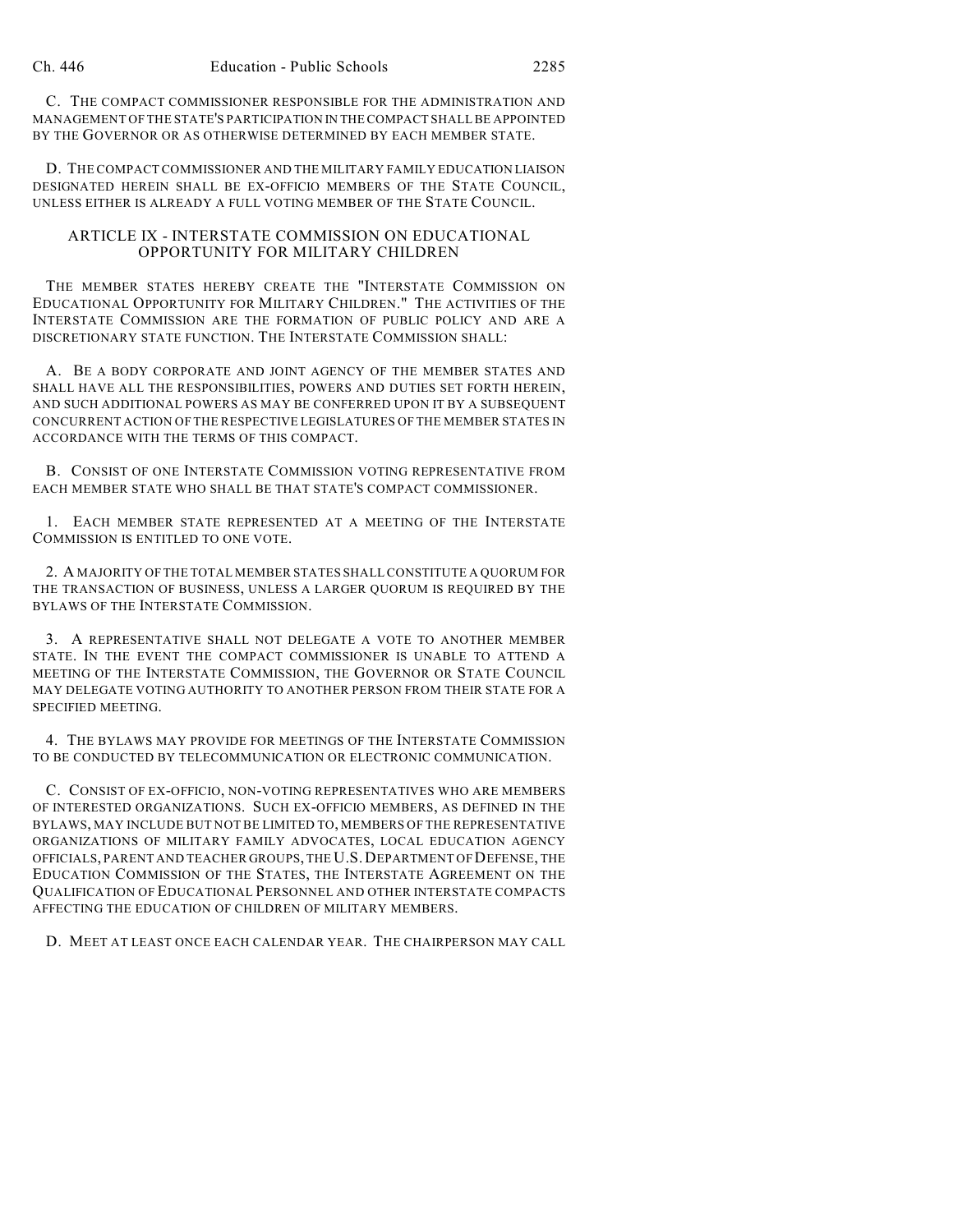ADDITIONAL MEETINGS AND, UPON THE REQUEST OF A SIMPLE MAJORITY OF THE MEMBER STATES, SHALL CALL ADDITIONAL MEETINGS.

E. ESTABLISH AN EXECUTIVE COMMITTEE, WHOSE MEMBERS SHALL INCLUDE THE OFFICERS OF THE INTERSTATE COMMISSION AND SUCH OTHER MEMBERS OF THE INTERSTATE COMMISSION AS DETERMINED BY THE BYLAWS. MEMBERS OF THE EXECUTIVE COMMITTEE SHALL SERVE A ONE YEAR TERM. MEMBERS OF THE EXECUTIVE COMMITTEE SHALL BE ENTITLED TO ONE VOTE EACH. THE EXECUTIVE COMMITTEE SHALL HAVE THE POWER TO ACT ON BEHALF OF THE INTERSTATE COMMISSION, WITH THE EXCEPTION OF RULEMAKING, DURING PERIODS WHEN THE INTERSTATE COMMISSION IS NOT IN SESSION. THE EXECUTIVE COMMITTEE SHALL OVERSEE THE DAY-TO-DAY ACTIVITIES OF THE ADMINISTRATION OF THE COMPACT INCLUDING ENFORCEMENT AND COMPLIANCE WITH THE PROVISIONS OF THE COMPACT, ITS BYLAWS AND RULES, AND OTHER SUCH DUTIES AS DEEMED NECESSARY. THE U.S. DEPT. OF DEFENSE, SHALL SERVE AS AN EX-OFFICIO, NONVOTING MEMBER OF THE EXECUTIVE COMMITTEE.

F. ESTABLISH BYLAWS AND RULES THAT PROVIDE FOR CONDITIONS AND PROCEDURES UNDER WHICH THE INTERSTATE COMMISSION SHALL MAKE ITS INFORMATION AND OFFICIAL RECORDS AVAILABLE TO THE PUBLIC FOR INSPECTION OR COPYING. THE INTERSTATE COMMISSION MAY EXEMPT FROM DISCLOSURE INFORMATION OR OFFICIAL RECORDS TO THE EXTENT THEY WOULD ADVERSELY AFFECT PERSONAL PRIVACY RIGHTS OR PROPRIETARY INTERESTS.

G. GIVE PUBLIC NOTICE OF ALL MEETINGS AND ALL MEETINGS SHALL BE OPEN TO THE PUBLIC, EXCEPT AS SET FORTH IN THE RULES OR AS OTHERWISE PROVIDED IN THE COMPACT. THE INTERSTATE COMMISSION AND ITS COMMITTEES MAY CLOSE A MEETING, OR PORTION THEREOF, WHERE IT DETERMINES BY TWO-THIRDS VOTE THAT AN OPEN MEETING WOULD BE LIKELY TO:

1. RELATE SOLELY TO THE INTERSTATE COMMISSION'S INTERNAL PERSONNEL PRACTICES AND PROCEDURES;

2. DISCLOSE MATTERS SPECIFICALLY EXEMPTED FROM DISCLOSURE BY FEDERAL AND STATE STATUTE;

3. DISCLOSE TRADE SECRETS OR COMMERCIAL OR FINANCIAL INFORMATION WHICH IS PRIVILEGED OR CONFIDENTIAL;

4. INVOLVE ACCUSING A PERSON OF A CRIME, OR FORMALLY CENSURING A PERSON;

5. DISCLOSE INFORMATION OF A PERSONAL NATURE WHERE DISCLOSURE WOULD CONSTITUTE A CLEARLY UNWARRANTED INVASION OF PERSONAL PRIVACY;

6. DISCLOSE INVESTIGATIVE RECORDS COMPILED FOR LAW ENFORCEMENT PURPOSES; OR

7. SPECIFICALLY RELATE TO THE INTERSTATE COMMISSION'S PARTICIPATION IN A CIVIL ACTION OR OTHER LEGAL PROCEEDING.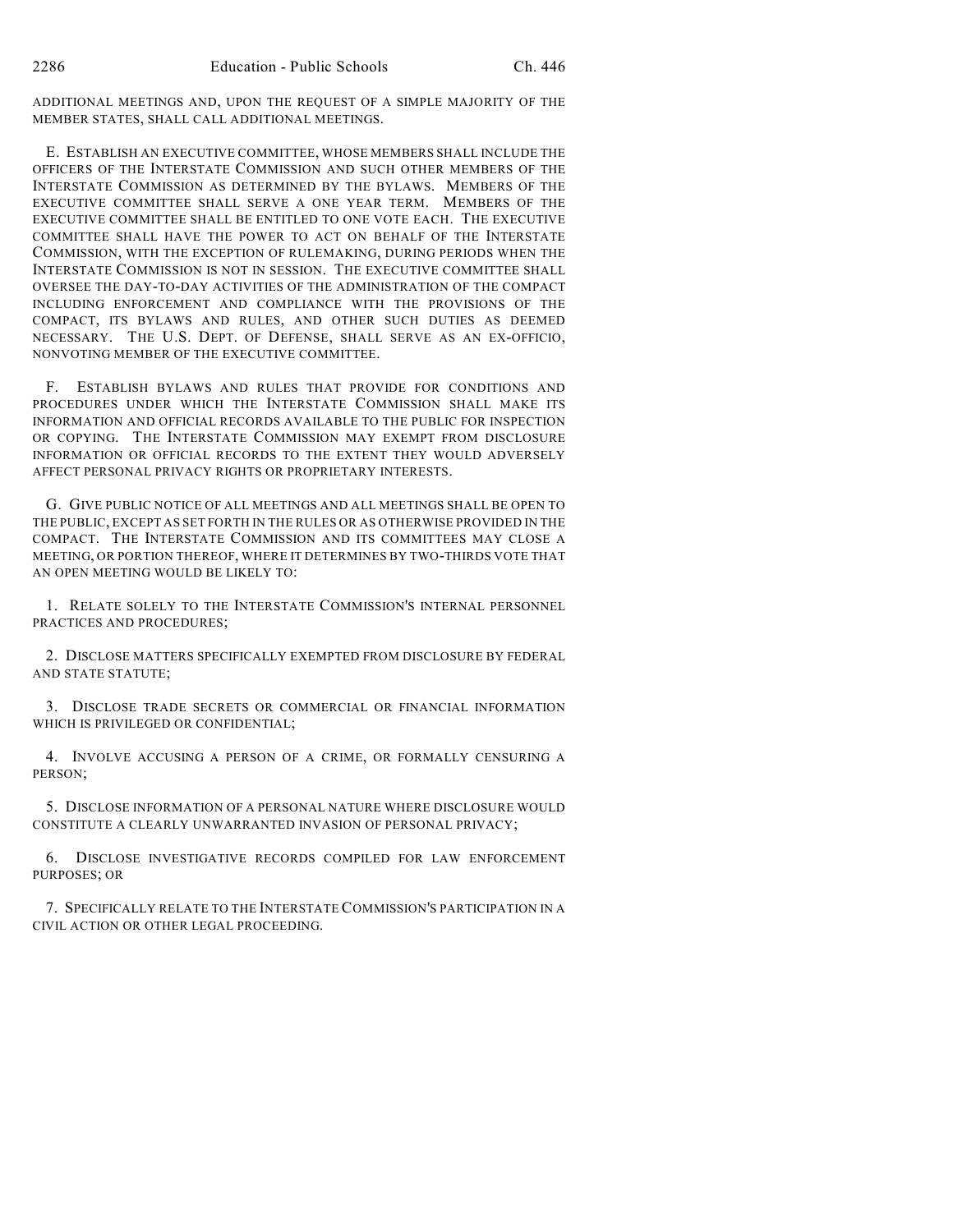H. SHALL CAUSE ITS LEGAL COUNSEL OR DESIGNEE TO CERTIFY THAT A MEETING MAY BE CLOSED AND SHALL REFERENCE EACH RELEVANT EXEMPTIBLE PROVISION FOR ANY MEETING, OR PORTION OF A MEETING, WHICH IS CLOSED PURSUANT TO THIS PROVISION. THE INTERSTATE COMMISSION SHALL KEEP MINUTES WHICH SHALL FULLY AND CLEARLY DESCRIBE ALL MATTERS DISCUSSED IN A MEETING AND SHALL PROVIDE A FULL AND ACCURATE SUMMARY OF ACTIONS TAKEN, AND THE REASONS THEREFORE, INCLUDING A DESCRIPTION OF THE VIEWS EXPRESSED AND THE RECORD OF A ROLL CALL VOTE. ALL DOCUMENTS CONSIDERED IN CONNECTION WITH AN ACTION SHALL BE IDENTIFIED IN SUCH MINUTES. ALL MINUTES AND DOCUMENTS OF A CLOSED MEETING SHALL REMAIN UNDER SEAL, SUBJECT TO RELEASE BY A MAJORITY VOTE OF THE INTERSTATE COMMISSION.

I. SHALL COLLECT STANDARDIZED DATA CONCERNING THE EDUCATIONAL TRANSITION OF THE CHILDREN OF MILITARY FAMILIES UNDER THIS COMPACT AS DIRECTED THROUGH ITS RULES WHICH SHALL SPECIFY THE DATA TO BE COLLECTED, THE MEANS OF COLLECTION AND DATA EXCHANGE AND REPORTING REQUIREMENTS. SUCH METHODS OF DATA COLLECTION, EXCHANGE AND REPORTING SHALL, IN SO FAR AS IS REASONABLY POSSIBLE, CONFORM TO CURRENT TECHNOLOGY AND COORDINATE ITS INFORMATION FUNCTIONS WITH THE APPROPRIATE CUSTODIAN OF RECORDS AS IDENTIFIED IN THE BYLAWS AND RULES.

J. SHALL CREATE A PROCESS THAT PERMITS MILITARY OFFICIALS, EDUCATION OFFICIALS AND PARENTS TO INFORM THE INTERSTATE COMMISSION IF AND WHEN THERE ARE ALLEGED VIOLATIONS OF THE COMPACT OR ITS RULES OR WHEN ISSUES SUBJECT TO THE JURISDICTION OF THE COMPACT OR ITS RULES ARE NOT ADDRESSED BY THE STATE OR LOCAL EDUCATION AGENCY. THIS SECTION SHALL NOT BE CONSTRUED TO CREATE A PRIVATE RIGHT OF ACTION AGAINST THE INTERSTATE COMMISSION OR ANY MEMBER STATE.

## ARTICLE X - POWERS AND DUTIES OF THE INTERSTATE COMMISSION

THE INTERSTATE COMMISSION SHALL HAVE THE FOLLOWING POWERS:

A. TO PROVIDE FOR DISPUTE RESOLUTION AMONG MEMBER STATES.

B. TO PROMULGATE RULES AND TAKE ALL NECESSARY ACTIONS TO EFFECT THE GOALS, PURPOSES AND OBLIGATIONS AS ENUMERATED IN THIS COMPACT. THE RULES SHALL HAVE THE FORCE AND EFFECT OF STATUTORY LAW AND SHALL BE BINDING IN THE COMPACT STATES TO THE EXTENT AND IN THE MANNER PROVIDED IN THIS COMPACT.

C. TO ISSUE, UPON REQUEST OF A MEMBER STATE, ADVISORY OPINIONS CONCERNING THE MEANING OR INTERPRETATION OF THE INTERSTATE COMPACT, ITS BYLAWS, RULES AND ACTIONS.

D. TO ENFORCE COMPLIANCE WITH THE COMPACT PROVISIONS, THE RULES PROMULGATED BY THE INTERSTATE COMMISSION, AND THE BYLAWS, USING ALL NECESSARY AND PROPER MEANS, INCLUDING BUT NOT LIMITED TO THE USE OF JUDICIAL PROCESS.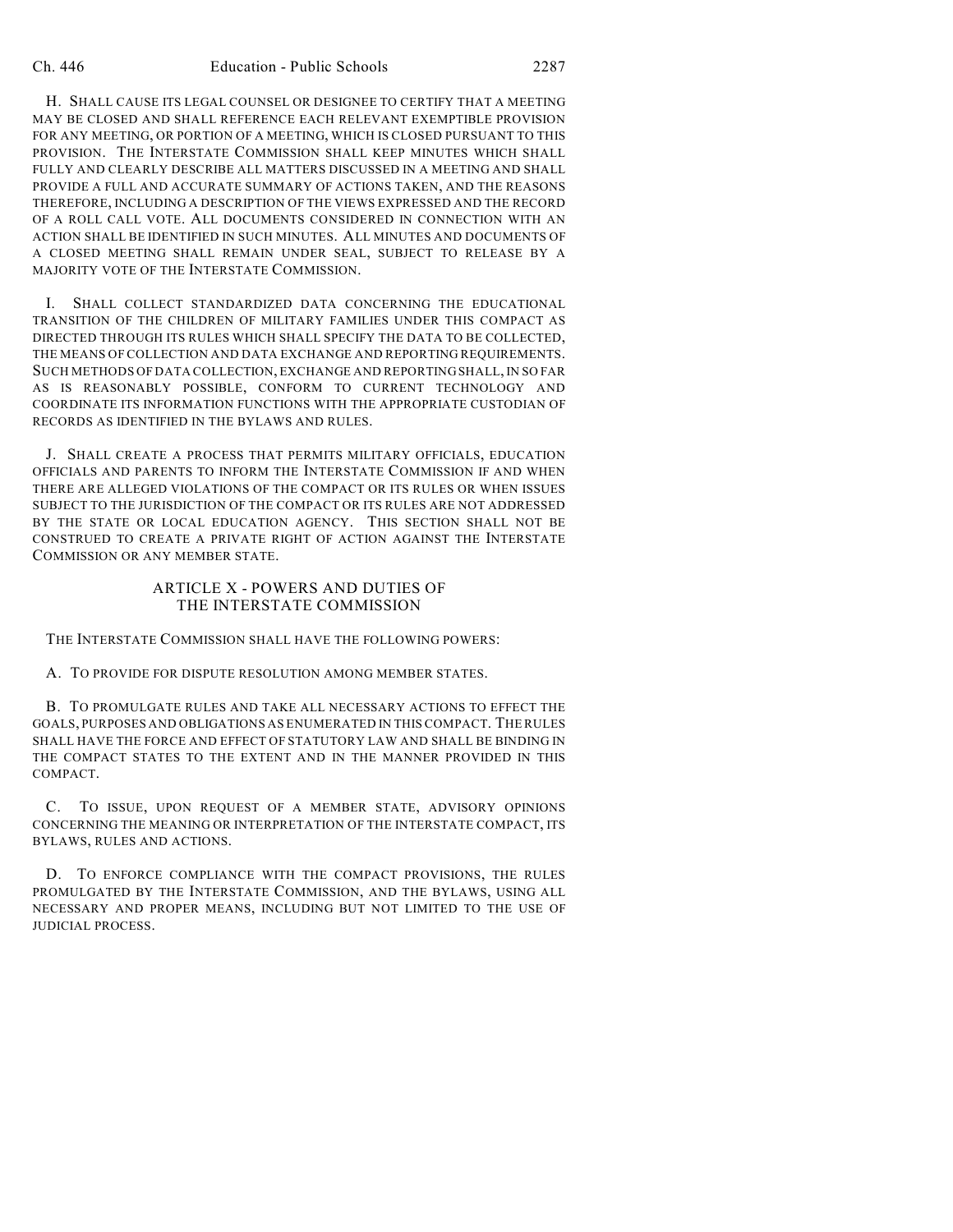E. TO ESTABLISH AND MAINTAIN OFFICES WHICH SHALL BE LOCATED WITHIN ONE OR MORE OF THE MEMBER STATES.

F. TO PURCHASE AND MAINTAIN INSURANCE AND BONDS.

G. TO BORROW, ACCEPT, HIRE OR CONTRACT FOR SERVICES OF PERSONNEL.

H. TO ESTABLISH AND APPOINT COMMITTEES INCLUDING, BUT NOT LIMITED TO, AN EXECUTIVE COMMITTEE AS REQUIRED BY ARTICLE IX, SECTION E, WHICH SHALL HAVE THE POWER TO ACT ON BEHALF OF THE INTERSTATE COMMISSION IN CARRYING OUT ITS POWERS AND DUTIES HEREUNDER.

I. TO ELECT OR APPOINT SUCH OFFICERS, ATTORNEYS, EMPLOYEES, AGENTS, OR CONSULTANTS, AND TO FIX THEIR COMPENSATION, DEFINE THEIR DUTIES AND DETERMINE THEIR QUALIFICATIONS; AND TO ESTABLISH THE INTERSTATE COMMISSION'S PERSONNEL POLICIES AND PROGRAMS RELATING TO CONFLICTS OF INTEREST, RATES OF COMPENSATION, AND QUALIFICATIONS OF PERSONNEL.

J. TO ACCEPT ANY AND ALL DONATIONS AND GRANTS OF MONEY, EQUIPMENT, SUPPLIES, MATERIALS, AND SERVICES, AND TO RECEIVE, UTILIZE, AND DISPOSE OF IT.

K. TO LEASE, PURCHASE, ACCEPT CONTRIBUTIONS OR DONATIONS OF, OR OTHERWISE TO OWN, HOLD, IMPROVE OR USE ANY PROPERTY, REAL, PERSONAL, OR MIXED.

L. TO SELL, CONVEY, MORTGAGE, PLEDGE, LEASE, EXCHANGE, ABANDON, OR OTHERWISE DISPOSE OF ANY PROPERTY, REAL, PERSONAL OR MIXED.

M. TO ESTABLISH A BUDGET AND MAKE EXPENDITURES.

N. TO ADOPT A SEAL AND BYLAWS GOVERNING THE MANAGEMENT AND OPERATION OF THE INTERSTATE COMMISSION.

O. TO REPORT ANNUALLY TO THE LEGISLATURES, GOVERNORS, JUDICIARY, AND STATE COUNCILS OF THE MEMBER STATES CONCERNING THE ACTIVITIES OF THE INTERSTATE COMMISSION DURING THE PRECEDING YEAR. SUCH REPORTS SHALL ALSO INCLUDE ANY RECOMMENDATIONS THAT MAY HAVE BEEN ADOPTED BY THE INTERSTATE COMMISSION.

P. TO COORDINATE EDUCATION, TRAINING AND PUBLIC AWARENESS REGARDING THE COMPACT, ITS IMPLEMENTATION AND OPERATION FOR OFFICIALS AND PARENTS INVOLVED IN SUCH ACTIVITY.

Q. TO ESTABLISH UNIFORM STANDARDS FOR THE REPORTING, COLLECTING AND EXCHANGING OF DATA.

R. TO MAINTAIN CORPORATE BOOKS AND RECORDS IN ACCORDANCE WITH THE BYLAWS.

S. TO PERFORM SUCH FUNCTIONS AS MAY BE NECESSARY OR APPROPRIATE TO ACHIEVE THE PURPOSES OF THIS COMPACT.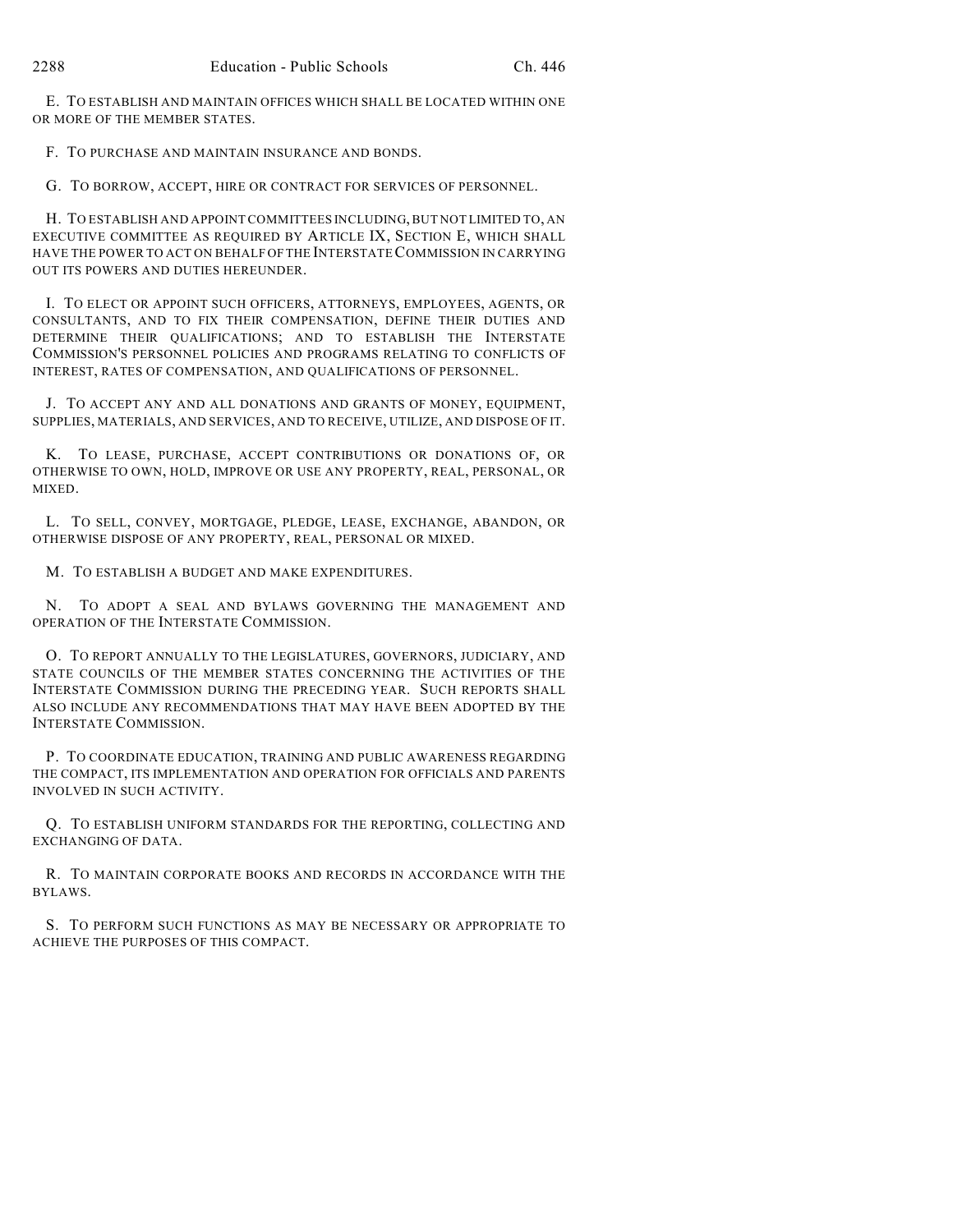T. TO PROVIDE FOR THE UNIFORM COLLECTION AND SHARING OF INFORMATION BETWEEN AND AMONG MEMBER STATES, SCHOOLS AND MILITARY FAMILIES UNDER THIS COMPACT.

## ARTICLE XI - ORGANIZATION AND OPERATION OF THE INTERSTATE COMMISSION

A. THE INTERSTATE COMMISSION SHALL, BY A MAJORITY OF THE MEMBERS PRESENT AND VOTING, WITHIN 12 MONTHS AFTER THE FIRST INTERSTATE COMMISSION MEETING, ADOPT BYLAWS TO GOVERN ITS CONDUCT AS MAY BE NECESSARY OR APPROPRIATE TO CARRY OUT THE PURPOSES OF THE COMPACT, INCLUDING, BUT NOT LIMITED TO:

1. ESTABLISHING THE FISCAL YEAR OF THE INTERSTATE COMMISSION;

2. ESTABLISHING AN EXECUTIVE COMMITTEE, AND SUCH OTHER COMMITTEES AS MAY BE NECESSARY;

3. PROVIDING FOR THE ESTABLISHMENT OF COMMITTEES AND FOR GOVERNING ANY GENERAL OR SPECIFIC DELEGATION OF AUTHORITY OR FUNCTION OF THE INTERSTATE COMMISSION;

4. PROVIDING REASONABLE PROCEDURES FOR CALLING AND CONDUCTING MEETINGS OF THE INTERSTATE COMMISSION, AND ENSURING REASONABLE NOTICE OF EACH SUCH MEETING;

5. ESTABLISHING THE TITLES AND RESPONSIBILITIES OF THE OFFICERS AND STAFF OF THE INTERSTATE COMMISSION;

6. PROVIDING A MECHANISM FOR CONCLUDING THE OPERATIONS OF THE INTERSTATE COMMISSION AND THE RETURN OF SURPLUS FUNDS THAT MAY EXIST UPON THE TERMINATION OF THE COMPACT AFTER THE PAYMENT AND RESERVING OF ALL OF ITS DEBTS AND OBLIGATIONS.

7. PROVIDING "START UP" RULES FOR INITIAL ADMINISTRATION OF THE COMPACT.

B. THE INTERSTATE COMMISSION SHALL, BY A MAJORITY OF THE MEMBERS, ELECT ANNUALLY FROM AMONG ITS MEMBERS A CHAIRPERSON, A VICE-CHAIRPERSON, AND A TREASURER, EACH OF WHOM SHALL HAVE SUCH AUTHORITY AND DUTIES AS MAY BE SPECIFIED IN THE BYLAWS. THE CHAIRPERSON OR, IN THE CHAIRPERSON'S ABSENCE OR DISABILITY, THE VICE-CHAIRPERSON, SHALL PRESIDE AT ALL MEETINGS OF THE INTERSTATE COMMISSION. THE OFFICERS SO ELECTED SHALL SERVE WITHOUT COMPENSATION OR REMUNERATION FROM THE INTERSTATE COMMISSION; PROVIDED THAT, SUBJECT TO THE AVAILABILITY OF BUDGETED FUNDS, THE OFFICERS SHALL BE REIMBURSED FOR ORDINARY AND NECESSARY COSTS AND EXPENSES INCURRED BY THEM IN THE PERFORMANCE OF THEIR RESPONSIBILITIES AS OFFICERS OF THE INTERSTATE COMMISSION.

C. EXECUTIVE COMMITTEE, OFFICERS AND PERSONNEL

1. THE EXECUTIVE COMMITTEE SHALL HAVE SUCH AUTHORITY AND DUTIES AS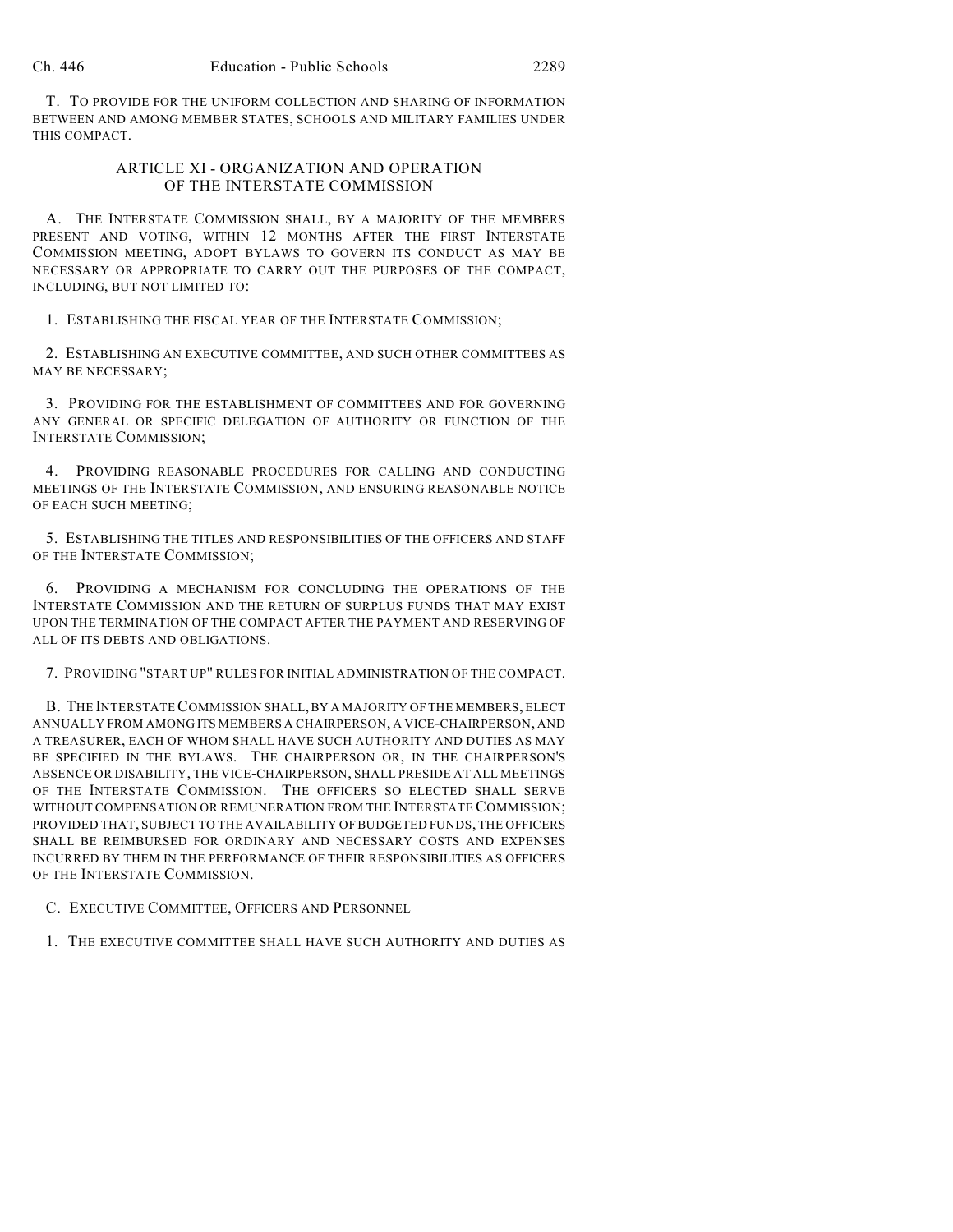MAY BE SET FORTH IN THE BYLAWS, INCLUDING BUT NOT LIMITED TO:

a. MANAGING THE AFFAIRS OF THE INTERSTATE COMMISSION IN A MANNER CONSISTENT WITH THE BYLAWS AND PURPOSES OF THE INTERSTATE COMMISSION;

b. OVERSEEING AN ORGANIZATIONAL STRUCTURE WITHIN, AND APPROPRIATE PROCEDURES FOR THE INTERSTATE COMMISSION TO PROVIDE FOR THE CREATION OF RULES, OPERATING PROCEDURES, AND ADMINISTRATIVE AND TECHNICAL SUPPORT FUNCTIONS; AND

c. PLANNING, IMPLEMENTING, AND COORDINATING COMMUNICATIONS AND ACTIVITIES WITH OTHER STATE, FEDERAL AND LOCAL GOVERNMENT ORGANIZATIONS IN ORDER TO ADVANCE THE GOALS OF THE INTERSTATE COMMISSION.

3. THE EXECUTIVE COMMITTEE MAY, SUBJECT TO THE APPROVAL OF THE INTERSTATE COMMISSION, APPOINT OR RETAIN AN EXECUTIVE DIRECTOR FOR SUCH PERIOD, UPON SUCH TERMS AND CONDITIONS AND FOR SUCH COMPENSATION, AS THE INTERSTATE COMMISSION MAY DEEM APPROPRIATE. THE EXECUTIVE DIRECTOR SHALL SERVE AS SECRETARY TO THE INTERSTATE COMMISSION, BUT SHALL NOT BE A MEMBER OF THE INTERSTATE COMMISSION. THE EXECUTIVE DIRECTOR SHALL HIRE AND SUPERVISE SUCH OTHER PERSONS AS MAY BE AUTHORIZED BY THE INTERSTATE COMMISSION.

D. THE INTERSTATE COMMISSION'S EXECUTIVE DIRECTOR AND ITS EMPLOYEES SHALL BE IMMUNE FROM SUIT AND LIABILITY, EITHER PERSONALLY OR IN THEIR OFFICIAL CAPACITY, FOR A CLAIM FOR DAMAGE TO OR LOSS OF PROPERTY OR PERSONAL INJURY OR OTHER CIVIL LIABILITY CAUSED OR ARISING OUT OF OR RELATING TO AN ACTUAL OR ALLEGED ACT, ERROR, OR OMISSION THAT OCCURRED, OR THAT SUCH PERSON HAD A REASONABLE BASIS FOR BELIEVING OCCURRED, WITHIN THE SCOPE OF INTERSTATE COMMISSION EMPLOYMENT, DUTIES, OR RESPONSIBILITIES; PROVIDED, THAT SUCH PERSON SHALL NOT BE PROTECTED FROM SUIT OR LIABILITY FOR DAMAGE, LOSS, INJURY, OR LIABILITY CAUSED BY THE INTENTIONAL OR WILLFUL AND WANTON MISCONDUCT OF SUCH PERSON.

1. THE LIABILITY OF THE INTERSTATE COMMISSION'S EXECUTIVE DIRECTOR AND EMPLOYEES OR INTERSTATE COMMISSION REPRESENTATIVES, ACTING WITHIN THE SCOPE OF SUCH PERSON'S EMPLOYMENT OR DUTIES FOR ACTS, ERRORS, OR OMISSIONS OCCURRING WITHIN SUCH PERSON'S STATE MAY NOT EXCEED THE LIMITS OF LIABILITY SET FORTH UNDER THE CONSTITUTION AND LAWS OF THAT STATE FOR STATE OFFICIALS, EMPLOYEES, AND AGENTS. THE INTERSTATE COMMISSION IS CONSIDERED TO BE AN INSTRUMENTALITY OF THE STATES FOR THE PURPOSES OF ANY SUCH ACTION. NOTHING IN THIS SUBSECTION SHALL BE CONSTRUED TO PROTECT SUCH PERSON FROM SUIT OR LIABILITY FOR DAMAGE, LOSS, INJURY, OR LIABILITY CAUSED BY THE INTENTIONAL OR WILLFUL AND WANTON MISCONDUCT OF SUCH PERSON.

2. THE INTERSTATE COMMISSION SHALL DEFEND THE EXECUTIVE DIRECTOR AND ITS EMPLOYEES AND, SUBJECT TO THE APPROVAL OF THE ATTORNEY GENERAL OR OTHER APPROPRIATE LEGAL COUNSEL OF THE MEMBER STATE REPRESENTED BY AN INTERSTATE COMMISSION REPRESENTATIVE, SHALL DEFEND SUCH INTERSTATE COMMISSION REPRESENTATIVE IN ANY CIVIL ACTION SEEKING TO IMPOSE LIABILITY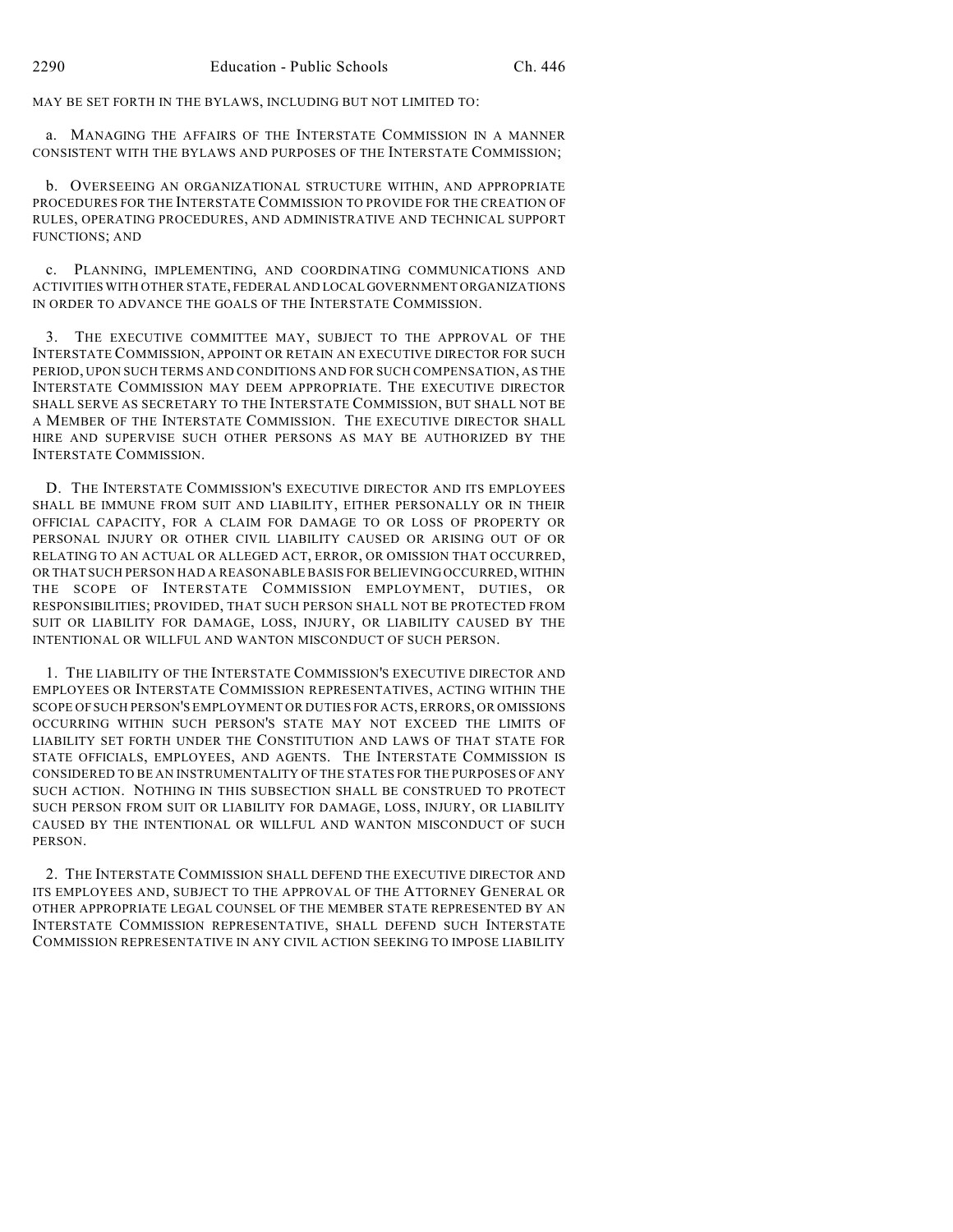ARISING OUT OF AN ACTUAL OR ALLEGED ACT, ERROR OR OMISSION THAT OCCURRED WITHIN THE SCOPE OF INTERSTATE COMMISSION EMPLOYMENT, DUTIES OR RESPONSIBILITIES, OR THAT THE DEFENDANT HAD A REASONABLE BASIS FOR BELIEVING OCCURRED WITHIN THE SCOPE OF INTERSTATE COMMISSION EMPLOYMENT, DUTIES, OR RESPONSIBILITIES, PROVIDED THAT THE ACTUAL OR ALLEGED ACT, ERROR, OR OMISSION DID NOT RESULT FROM INTENTIONAL OR WILLFUL AND WANTON MISCONDUCT ON THE PART OF SUCH PERSON.

3. TO THE EXTENT NOT COVERED BY THE STATE INVOLVED, MEMBER STATE, OR THE INTERSTATE COMMISSION, THE REPRESENTATIVES OR EMPLOYEES OF THE INTERSTATE COMMISSION SHALL BE HELD HARMLESS IN THE AMOUNT OF A SETTLEMENT OR JUDGMENT, INCLUDING ATTORNEY'S FEES AND COSTS, OBTAINED AGAINST SUCH PERSONS ARISING OUT OF AN ACTUAL OR ALLEGED ACT, ERROR, OR OMISSION THAT OCCURRED WITHIN THE SCOPE OF INTERSTATE COMMISSION EMPLOYMENT, DUTIES, OR RESPONSIBILITIES, OR THAT SUCH PERSONS HAD A REASONABLE BASIS FOR BELIEVING OCCURRED WITHIN THE SCOPE OF INTERSTATE COMMISSION EMPLOYMENT, DUTIES, OR RESPONSIBILITIES, PROVIDED THAT THE ACTUAL OR ALLEGED ACT, ERROR, OR OMISSION DID NOT RESULT FROM INTENTIONAL OR WILLFUL AND WANTON MISCONDUCT ON THE PART OF SUCH PERSONS.

## ARTICLE XII - RULEMAKING FUNCTIONS OF THE INTERSTATE COMMISSION

A. RULEMAKING AUTHORITY - THE INTERSTATE COMMISSION SHALL PROMULGATE REASONABLE RULES IN ORDER TO EFFECTIVELY AND EFFICIENTLY ACHIEVE THE PURPOSES OF THIS COMPACT. NOTWITHSTANDING THE FOREGOING, IN THE EVENT THE INTERSTATE COMMISSION EXERCISES ITS RULEMAKING AUTHORITY IN A MANNER THAT IS BEYOND THE SCOPE OF THE PURPOSES OF THIS ACT, OR THE POWERS GRANTED HEREUNDER, THEN SUCH AN ACTION BY THE INTERSTATE COMMISSION SHALL BE INVALID AND HAVE NO FORCE OR EFFECT.

B. RULEMAKING PROCEDURE - RULES SHALL BE MADE PURSUANT TO A RULEMAKING PROCESS THAT SUBSTANTIALLY CONFORMS TO THE "MODEL STATE ADMINISTRATIVE PROCEDURE ACT," OF 1981 ACT, UNIFORM LAWS ANNOTATED, VOL. 15, P.1 (2000) AS AMENDED, AS MAY BE APPROPRIATE TO THE OPERATIONS OF THE INTERSTATE COMMISSION.

C. NOT LATER THAN THIRTY (30) DAYS AFTER A RULE IS PROMULGATED, ANY PERSON MAY FILE A PETITION FOR JUDICIAL REVIEW OF THE RULE; PROVIDED, THAT THE FILING OF SUCH A PETITION SHALL NOT STAY OR OTHERWISE PREVENT THE RULE FROM BECOMING EFFECTIVE UNLESS THE COURT FINDS THAT THE PETITIONER HAS A SUBSTANTIAL LIKELIHOOD OF SUCCESS. THE COURT SHALL GIVE DEFERENCE TO THE ACTIONS OF THE INTERSTATE COMMISSION CONSISTENT WITH APPLICABLE LAW AND SHALL NOT FIND THE RULE TO BE UNLAWFUL IF THE RULE REPRESENTS A REASONABLE EXERCISE OF THE INTERSTATE COMMISSION'S AUTHORITY.

D. IF A MAJORITY OF THE LEGISLATURES OF THE COMPACTING STATES REJECTS A RULE BY ENACTMENT OF A STATUTE OR RESOLUTION IN THE SAME MANNER USED TO ADOPT THE COMPACT, THEN SUCH RULE SHALL HAVE NO FURTHER FORCE AND EFFECT IN ANY COMPACTING STATE.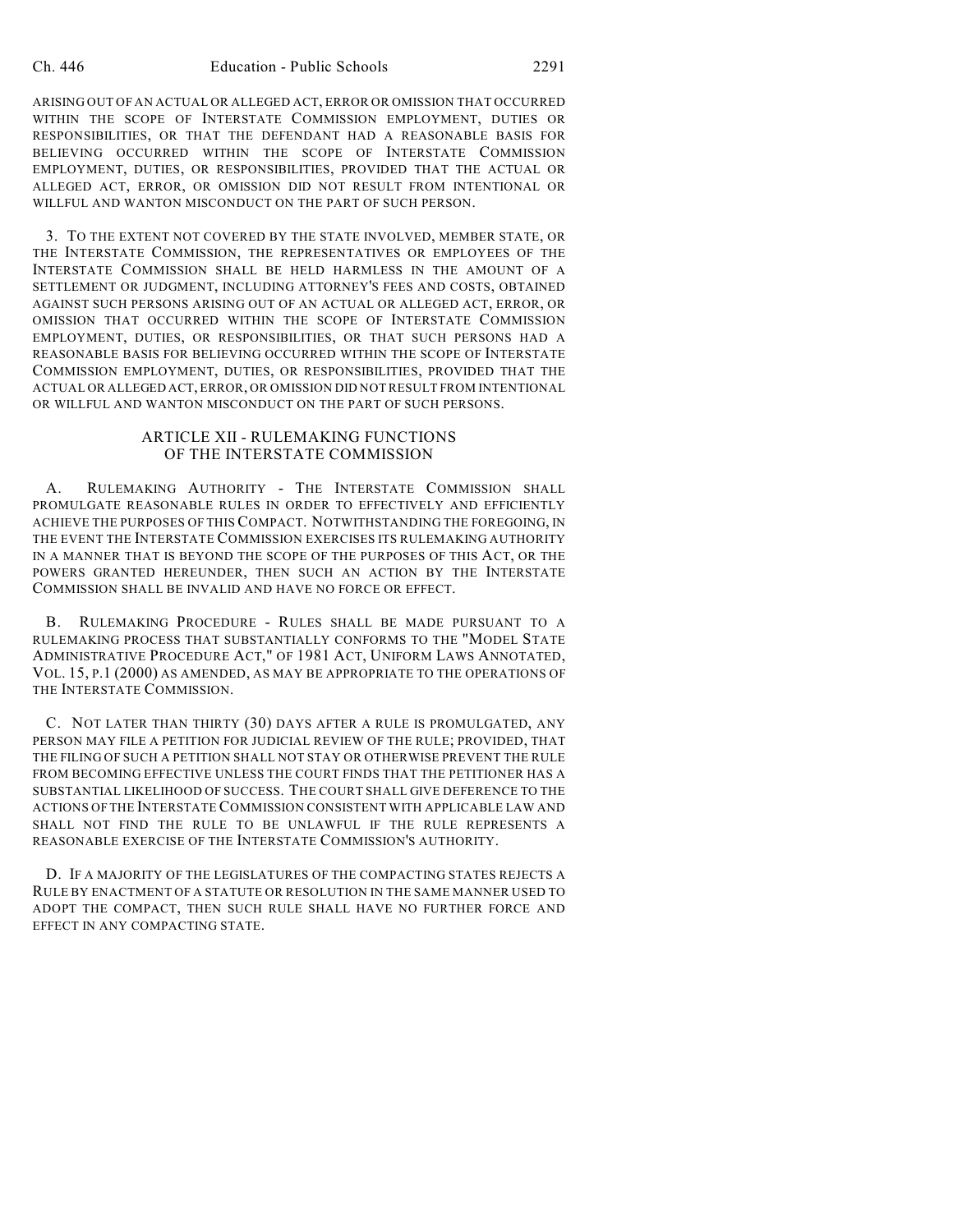### ARTICLE XIII - OVERSIGHT, ENFORCEMENT, AND DISPUTE RESOLUTION

#### A. OVERSIGHT

1. THE EXECUTIVE, LEGISLATIVE AND JUDICIAL BRANCHES OF STATE GOVERNMENT IN EACH MEMBER STATE SHALL ENFORCE THIS COMPACT AND SHALL TAKE ALL ACTIONS NECESSARY AND APPROPRIATE TO EFFECTUATE THE COMPACT'S PURPOSES AND INTENT. THE PROVISIONS OF THIS COMPACT AND THE RULES PROMULGATED HEREUNDER SHALL HAVE STANDING AS STATUTORY LAW, AND SHALL BE REVIEWED ANNUALLY BY THE STATE, VETERANS, AND MILITARY AFFAIRS COMMITTEES OF THE HOUSE OF REPRESENTATIVES AND THE SENATE, OR ANY SUCCESSOR COMMITTEES, AND THE DEPARTMENT OF EDUCATION, BEGINNING JANUARY 30, 2010.

2. ALL COURTS SHALL TAKE JUDICIAL NOTICE OF THE COMPACT AND THE RULES IN ANY JUDICIAL OR ADMINISTRATIVE PROCEEDING IN A MEMBER STATE PERTAINING TO THE SUBJECT MATTER OF THIS COMPACT WHICH MAY AFFECT THE POWERS, RESPONSIBILITIES OR ACTIONS OF THE INTERSTATE COMMISSION.

3. THE INTERSTATE COMMISSION SHALL BE ENTITLED TO RECEIVE ALL SERVICE OF PROCESS IN ANY SUCH PROCEEDING, AND SHALL HAVE STANDING TO INTERVENE IN THE PROCEEDING FOR ALL PURPOSES. FAILURE TO PROVIDE SERVICE OF PROCESS TO THE INTERSTATE COMMISSION SHALL RENDER A JUDGMENT OR ORDER VOID AS TO THE INTERSTATE COMMISSION, THIS COMPACT OR PROMULGATED RULES.

B. DEFAULT, TECHNICAL ASSISTANCE, SUSPENSION AND TERMINATION - IF THE INTERSTATE COMMISSION DETERMINES THAT A MEMBER STATE HAS DEFAULTED IN THE PERFORMANCE OF ITS OBLIGATIONS OR RESPONSIBILITIES UNDER THIS COMPACT, OR THE BYLAWS OR PROMULGATED RULES, THE INTERSTATE COMMISSION SHALL:

1. PROVIDE WRITTEN NOTICE TO THE DEFAULTING STATE AND OTHER MEMBER STATES, OF THE NATURE OF THE DEFAULT, THE MEANS OF CURING THE DEFAULT AND ANY ACTION TAKEN BY THE INTERSTATE COMMISSION. THE INTERSTATE COMMISSION SHALL SPECIFY THE CONDITIONS BY WHICH THE DEFAULTING STATE MUST CURE ITS DEFAULT.

2. PROVIDE REMEDIAL TRAINING AND SPECIFIC TECHNICAL ASSISTANCE REGARDING THE DEFAULT.

3. IF THE DEFAULTING STATE FAILS TO CURE THE DEFAULT, THE DEFAULTING STATE SHALL BE TERMINATED FROM THE COMPACT UPON AN AFFIRMATIVE VOTE OF A MAJORITY OF THE MEMBER STATES AND ALL RIGHTS, PRIVILEGES AND BENEFITS CONFERRED BY THIS COMPACT SHALL BE TERMINATED FROM THE EFFECTIVE DATE OF TERMINATION. A CURE OF THE DEFAULT DOES NOT RELIEVE THE OFFENDING STATE OF OBLIGATIONS OR LIABILITIES INCURRED DURING THE PERIOD OF THE DEFAULT.

4. SUSPENSION OR TERMINATION OF MEMBERSHIP IN THE COMPACT SHALL BE IMPOSED ONLY AFTER ALL OTHER MEANS OF SECURING COMPLIANCE HAVE BEEN EXHAUSTED. NOTICE OF INTENT TO SUSPEND OR TERMINATE SHALL BE GIVEN BY THE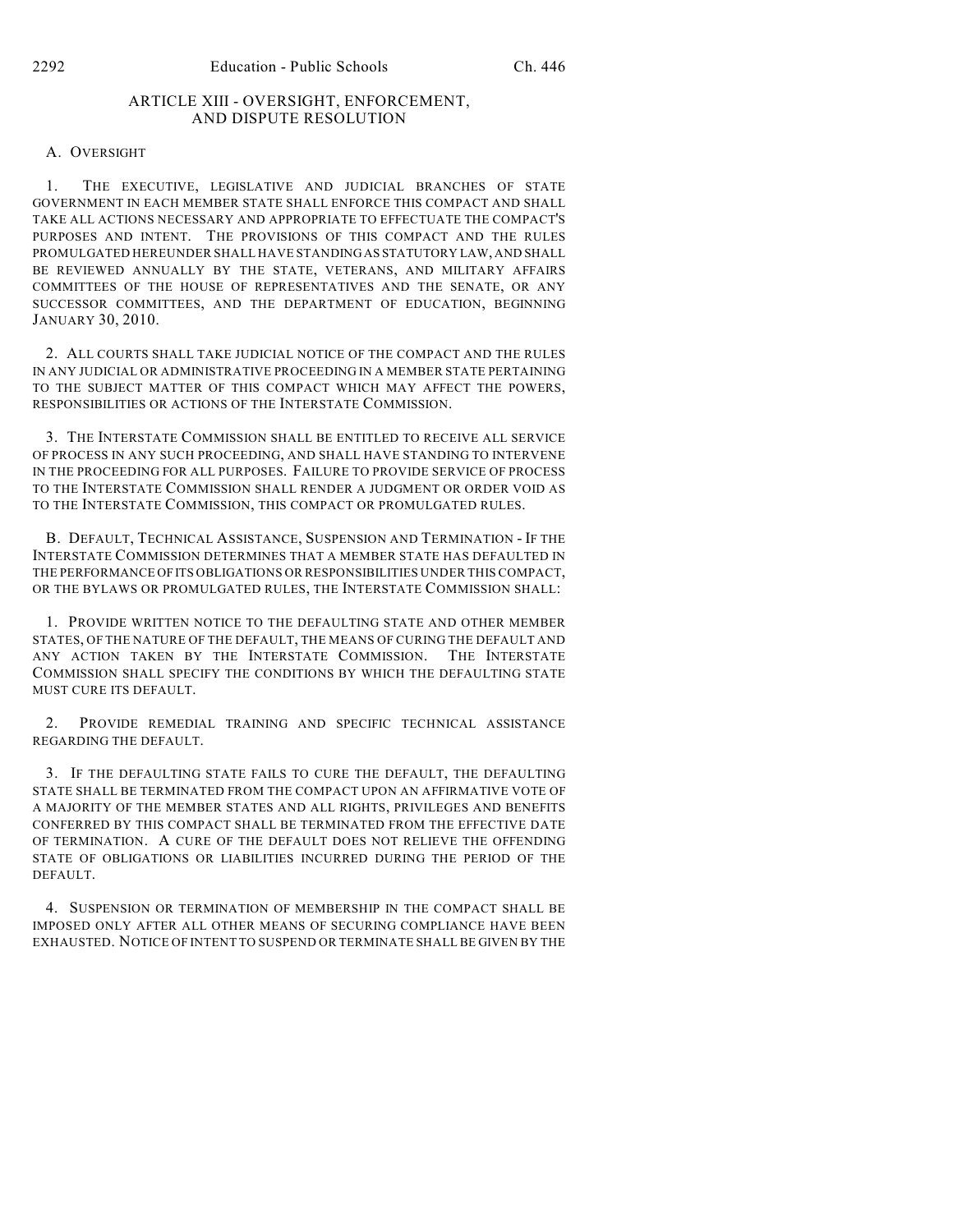INTERSTATE COMMISSION TO THE GOVERNOR, THE MAJORITY AND MINORITY LEADERS OF THE DEFAULTING STATE'S LEGISLATURE, AND EACH OF THE MEMBER STATES.

5. THE STATE WHICH HAS BEEN SUSPENDED OR TERMINATED IS RESPONSIBLE FOR ALL ASSESSMENTS, OBLIGATIONS AND LIABILITIES INCURRED THROUGH THE EFFECTIVE DATE OF SUSPENSION OR TERMINATION INCLUDING OBLIGATIONS, THE PERFORMANCE OF WHICH EXTENDS BEYOND THE EFFECTIVE DATE OF SUSPENSION OR TERMINATION.

6. THE INTERSTATE COMMISSION SHALL NOT BEAR ANY COSTS RELATING TO ANY STATE THAT HAS BEEN FOUND TO BE IN DEFAULT OR WHICH HAS BEEN SUSPENDED OR TERMINATED FROM THE COMPACT, UNLESS OTHERWISE MUTUALLY AGREED UPON IN WRITING BETWEEN THE INTERSTATE COMMISSION AND THE DEFAULTING STATE.

7. THE DEFAULTING STATE MAY APPEAL THE ACTION OF THE INTERSTATE COMMISSION BY PETITIONING THE U.S. DISTRICT COURT FOR THE DISTRICT OF COLUMBIA OR THE FEDERAL DISTRICT WHERE THE INTERSTATE COMMISSION HAS ITS PRINCIPAL OFFICES. THE PREVAILING PARTY SHALL BE AWARDED ALL COSTS OF SUCH LITIGATION INCLUDING REASONABLE ATTORNEY'S FEES.

C. DISPUTE RESOLUTION

1. THE INTERSTATE COMMISSION SHALL ATTEMPT, UPON THE REQUEST OF A MEMBER STATE, TO RESOLVE DISPUTES WHICH ARE SUBJECT TO THE COMPACT AND WHICH MAY ARISE AMONG MEMBER STATES AND BETWEEN MEMBER AND NON-MEMBER STATES.

2. THE INTERSTATE COMMISSION SHALL PROMULGATE A RULE PROVIDING FOR BOTH MEDIATION AND BINDING DISPUTE RESOLUTION FOR DISPUTES AS APPROPRIATE.

#### D. ENFORCEMENT

1. THE INTERSTATE COMMISSION, IN THE REASONABLE EXERCISE OF ITS DISCRETION, SHALL ENFORCE THE PROVISIONS AND RULES OF THIS COMPACT.

2. THE INTERSTATE COMMISSION, MAY BY MAJORITY VOTE OF THE MEMBERS, INITIATE LEGAL ACTION IN THE UNITED STATE DISTRICT COURT FOR THE DISTRICT OF COLUMBIA OR, AT THE DISCRETION OF THE INTERSTATE COMMISSION, IN THE FEDERAL DISTRICT WHERE THE INTERSTATE COMMISSION HAS ITS PRINCIPAL OFFICES, TO ENFORCE COMPLIANCE WITH THE PROVISIONS OF THE COMPACT, ITS PROMULGATED RULES AND BYLAWS, AGAINST A MEMBER STATE IN DEFAULT. THE RELIEF SOUGHT MAY INCLUDE BOTH INJUNCTIVE RELIEF AND DAMAGES. IN THE EVENT JUDICIAL ENFORCEMENT IS NECESSARY THE PREVAILING PARTY SHALL BE AWARDED ALL COSTS OF SUCH LITIGATION INCLUDING REASONABLE ATTORNEY'S FEES.

3. THE REMEDIES HEREIN SHALL NOT BE THE EXCLUSIVE REMEDIES OF THE INTERSTATE COMMISSION. THE INTERSTATE COMMISSION MAY AVAIL ITSELF OF ANY OTHER REMEDIES AVAILABLE UNDER STATE LAW OR THE REGULATION OF A PROFESSION.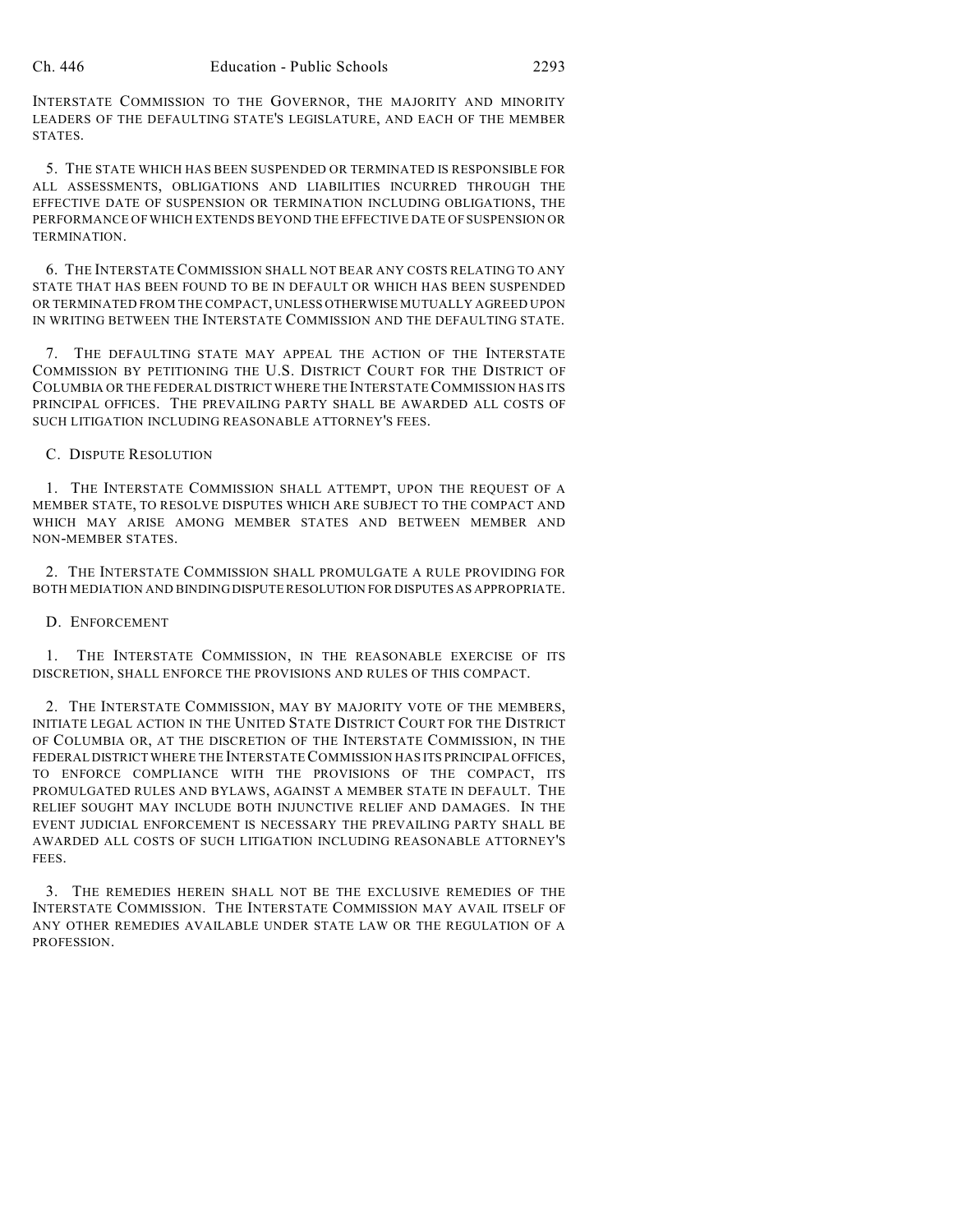## ARTICLE XIV - FINANCING OF THE INTERSTATE COMMISSION

A. THE INTERSTATE COMMISSION SHALL PAY, OR PROVIDE FOR THE PAYMENT OF THE REASONABLE EXPENSES OF ITS ESTABLISHMENT, ORGANIZATION AND ONGOING ACTIVITIES.

B. THE INTERSTATE COMMISSION MAY LEVY ON AND COLLECT AN ANNUAL ASSESSMENT FROM EACH MEMBER STATE TO COVER THE COST OF THE OPERATIONS AND ACTIVITIES OF THE INTERSTATE COMMISSION AND ITS STAFF WHICH MUST BE IN A TOTAL AMOUNT SUFFICIENT TO COVER THE INTERSTATE COMMISSION'S ANNUAL BUDGET AS APPROVED EACH YEAR. THE AGGREGATE ANNUAL ASSESSMENT AMOUNT SHALL BE ALLOCATED BASED UPON A FORMULA TO BE DETERMINED BY THE INTERSTATE COMMISSION, WHICH SHALL PROMULGATE A RULE BINDING UPON ALL MEMBER STATES.

C. THE INTERSTATE COMMISSION SHALL NOT INCUR OBLIGATIONS OF ANY KIND PRIOR TO SECURING THE FUNDS ADEQUATE TO MEET THE SAME; NOR SHALL THE INTERSTATE COMMISSION PLEDGE THE CREDIT OF ANY OF THE MEMBER STATES, EXCEPT BY AND WITH THE AUTHORITY OF THE MEMBER STATE.

D. THE INTERSTATE COMMISSION SHALL KEEP ACCURATE ACCOUNTS OF ALL RECEIPTS AND DISBURSEMENTS. THE RECEIPTS AND DISBURSEMENTS OF THE INTERSTATE COMMISSION SHALL BE SUBJECT TO THE AUDIT AND ACCOUNTING PROCEDURES ESTABLISHED UNDER ITS BYLAWS. HOWEVER, ALL RECEIPTS AND DISBURSEMENTS OF FUNDS HANDLED BY THE INTERSTATE COMMISSION SHALL BY AUDITED YEARLY BY A CERTIFIED OR LICENSED PUBLIC ACCOUNTANT AND THE REPORT OF THE AUDIT SHALL BE INCLUDED IN AND BECOME PART OF THE ANNUAL REPORT OF THE INTERSTATE COMMISSION.

## ARTICLE XV - MEMBER STATES, EFFECTIVE DATE AND AMENDMENT

A. ANY STATE IS ELIGIBLE TO BECOME A MEMBER STATE.

B. THE COMPACT SHALL BECOME EFFECTIVE AND BINDING UPON LEGISLATIVE ENACTMENT OF THE COMPACT INTO LAW BY NO LESS THAN TEN (10) OF THE STATES. THE EFFECTIVE DATE SHALL BE NO EARLIER THAN DECEMBER 1, 2007. THEREAFTER IT SHALL BECOME EFFECTIVE AND BINDING AS TO ANY OTHER MEMBER STATE UPON ENACTMENT OF THE COMPACT INTO LAW BY THAT STATE. THE GOVERNORS OF NON-MEMBER STATES OR THEIR DESIGNEES SHALL BE INVITED TO PARTICIPATE IN THE ACTIVITIES OF THE INTERSTATE COMMISSION ON A NON-VOTING BASIS PRIOR TO ADOPTION OF THE COMPACT BY ALL STATES.

C. THE INTERSTATE COMMISSION MAY PROPOSE AMENDMENTS TO THE COMPACT FOR ENACTMENT BY THE MEMBER STATES. NO AMENDMENT SHALL BECOME EFFECTIVE AND BINDING UPON THE INTERSTATE COMMISSION AND THE MEMBER STATES UNLESS AND UNTIL IT IS ENACTED INTO LAW BY UNANIMOUS CONSENT OF THE MEMBER STATES.

## ARTICLE XVI - WITHDRAWAL AND DISSOLUTION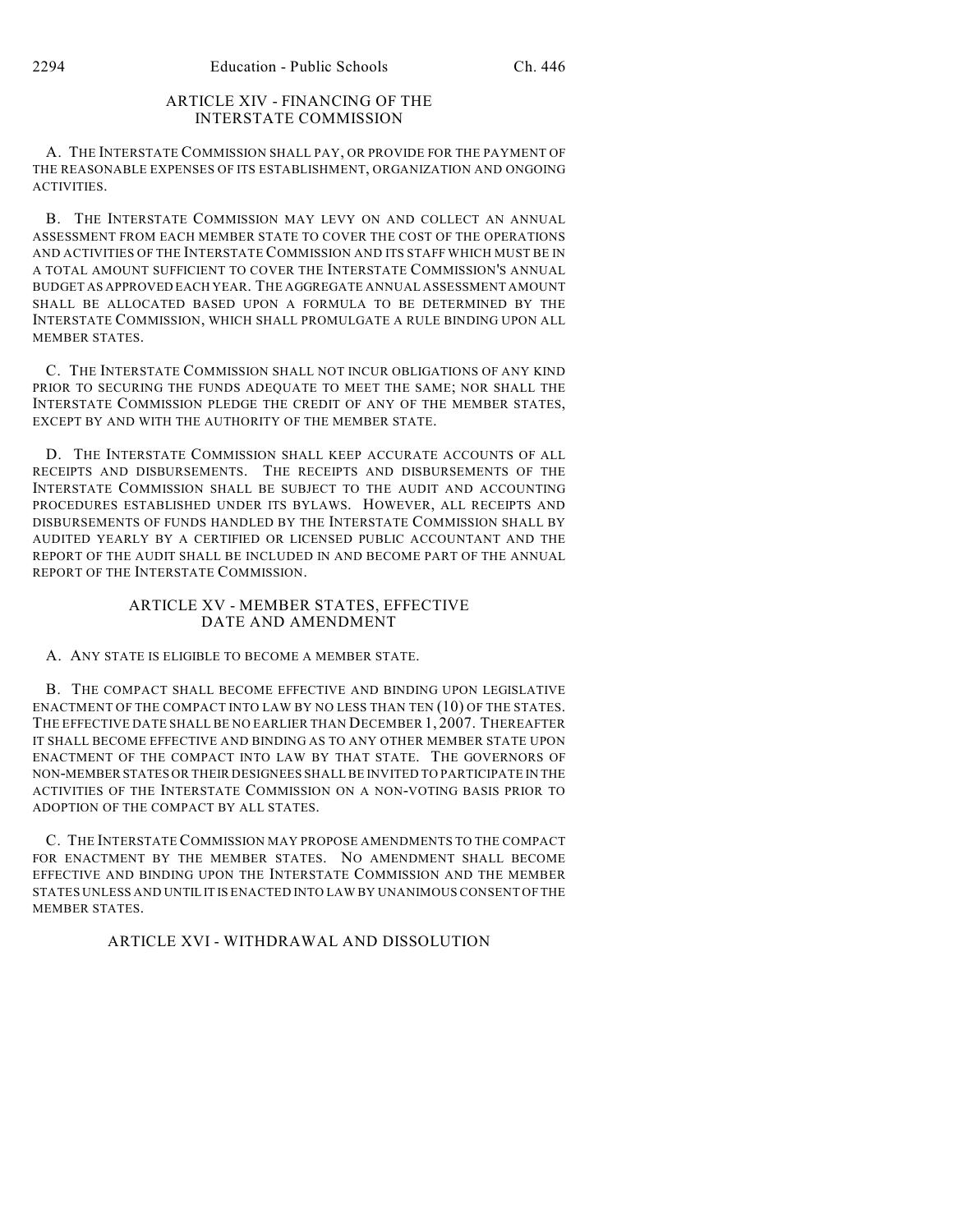## A. WITHDRAWAL

1. ONCE EFFECTIVE, THE COMPACT SHALL CONTINUE IN FORCE AND REMAIN BINDING UPON EACH AND EVERY MEMBER STATE; PROVIDED THAT A MEMBER STATE MAY WITHDRAW FROM THE COMPACT SPECIFICALLY REPEALING THE STATUTE, WHICH ENACTED THE COMPACT INTO LAW.

2. WITHDRAWAL FROM THIS COMPACT SHALL BE BY THE ENACTMENT OF A STATUTE REPEALING THE SAME AND WRITTEN NOTICE OF THE WITHDRAWAL HAS BEEN GIVEN BY THE WITHDRAWING STATE TO THE GOVERNOR OF EACH OTHER MEMBER JURISDICTION.

3. THE WITHDRAWING STATE SHALL IMMEDIATELY NOTIFY THE CHAIRPERSON OF THE INTERSTATE COMMISSION IN WRITING UPON THE INTRODUCTION OF LEGISLATION REPEALING THIS COMPACT IN THE WITHDRAWING STATE. THE INTERSTATE COMMISSION SHALL NOTIFY THE OTHER MEMBER STATES OF THE WITHDRAWING STATE'S INTENT TO WITHDRAW WITHIN SIXTY (60) DAYS OF ITS RECEIPT THEREOF.

4. THE WITHDRAWING STATE IS RESPONSIBLE FOR ALL ASSESSMENTS, OBLIGATIONS AND LIABILITIES INCURRED THROUGH THE EFFECTIVE DATE OF WITHDRAWAL, INCLUDING OBLIGATIONS, THE PERFORMANCE OF WHICH EXTEND BEYOND THE EFFECTIVE DATE OF WITHDRAWAL.

5. REINSTATEMENT FOLLOWING WITHDRAWAL OF A MEMBER STATE SHALL OCCUR UPON THE WITHDRAWING STATE REENACTING THE COMPACT OR UPON SUCH LATER DATE AS DETERMINED BY THE INTERSTATE COMMISSION.

B. DISSOLUTION OF COMPACT

1. THIS COMPACT SHALL DISSOLVE EFFECTIVE UPON THE DATE OF THE WITHDRAWAL OR DEFAULT OF THE MEMBER STATE WHICH REDUCES THE MEMBERSHIP IN THE COMPACT TO ONE (1) MEMBER STATE.

2. UPON THE DISSOLUTION OF THIS COMPACT, THE COMPACT BECOMES NULL AND VOID AND SHALL BE OF NO FURTHER FORCE OR EFFECT, AND THE BUSINESS AND AFFAIRS OF THE INTERSTATE COMMISSION SHALL BE CONCLUDED AND SURPLUS FUNDS SHALL BE DISTRIBUTED IN ACCORDANCE WITH THE BYLAWS.

### ARTICLE XVII - SEVERABILITY AND CONSTRUCTION

A. THE PROVISIONS OF THIS COMPACT SHALL BE SEVERABLE, AND IF ANY PHRASE, CLAUSE, SENTENCE OR PROVISION IS DEEMED UNENFORCEABLE, THE REMAINING PROVISIONS OF THE COMPACT SHALL BE ENFORCEABLE.

B. THE PROVISIONS OF THIS COMPACT SHALL BE LIBERALLY CONSTRUED TO EFFECTUATE ITS PURPOSES.

C. NOTHING IN THIS COMPACT SHALL BE CONSTRUED TO PROHIBIT THE APPLICABILITY OF OTHER INTERSTATE COMPACTS TO WHICH THE STATES ARE MEMBERS.